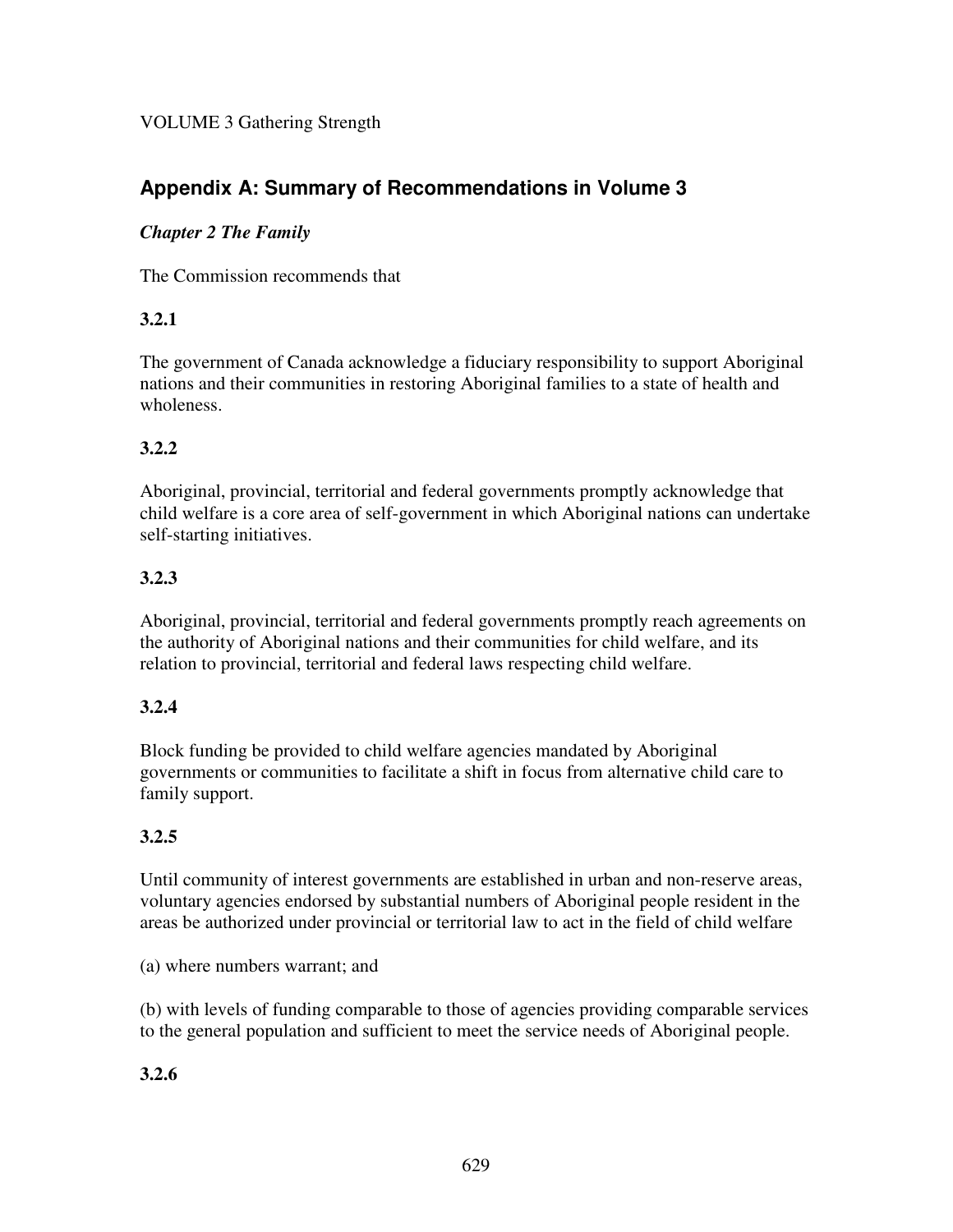Aboriginal leaders take a firm, public stance in support of the right to freedom from violence of all members in the community, but particularly of women, children, elders, persons with disabilities and others who may be vulnerable, as well as in support of a policy of zero tolerance of actions that violate the physical or emotional safety of Aboriginal persons.

# **3.2.7**

Aboriginal governments adopt the principle of including women, youth, elders and persons with disabilities in governing councils and decision-making bodies, the modes of representation and participation of these persons being whatever they find most agreeable.

## **3.2.8**

The full and equal participation of women be ensured in decision-making bodies responsible for ensuring people's physical and emotional security, including justice committees and boards of directors of healing centres and lodges.

## **3.2.9**

Aboriginal leaders and agencies serving vulnerable people encourage communities, with the full participation of women, to formulate, promote and enforce community codes of behaviour that reflect ethical standards endorsed by the community and that state and reinforce the responsibility of all citizens to create and maintain safe communities and neighbourhoods.

## **3.2.10**

Federal, provincial and territorial governments promptly acknowledge that the field of family law is generally a core area of Aboriginal self-governing jurisdiction, in which Aboriginal nations can undertake self-starting initiatives without prior federal, provincial or territorial agreements.

## **3.2.11**

Federal, provincial and territorial governments acknowledge the validity of Aboriginal customary law in areas of family law, such as marriage, divorce, child custody and adoption, and amend their legislation accordingly.

## **3.2.12**

Aboriginal nations or organizations consult with federal, provincial and territorial governments on areas of family law with a view to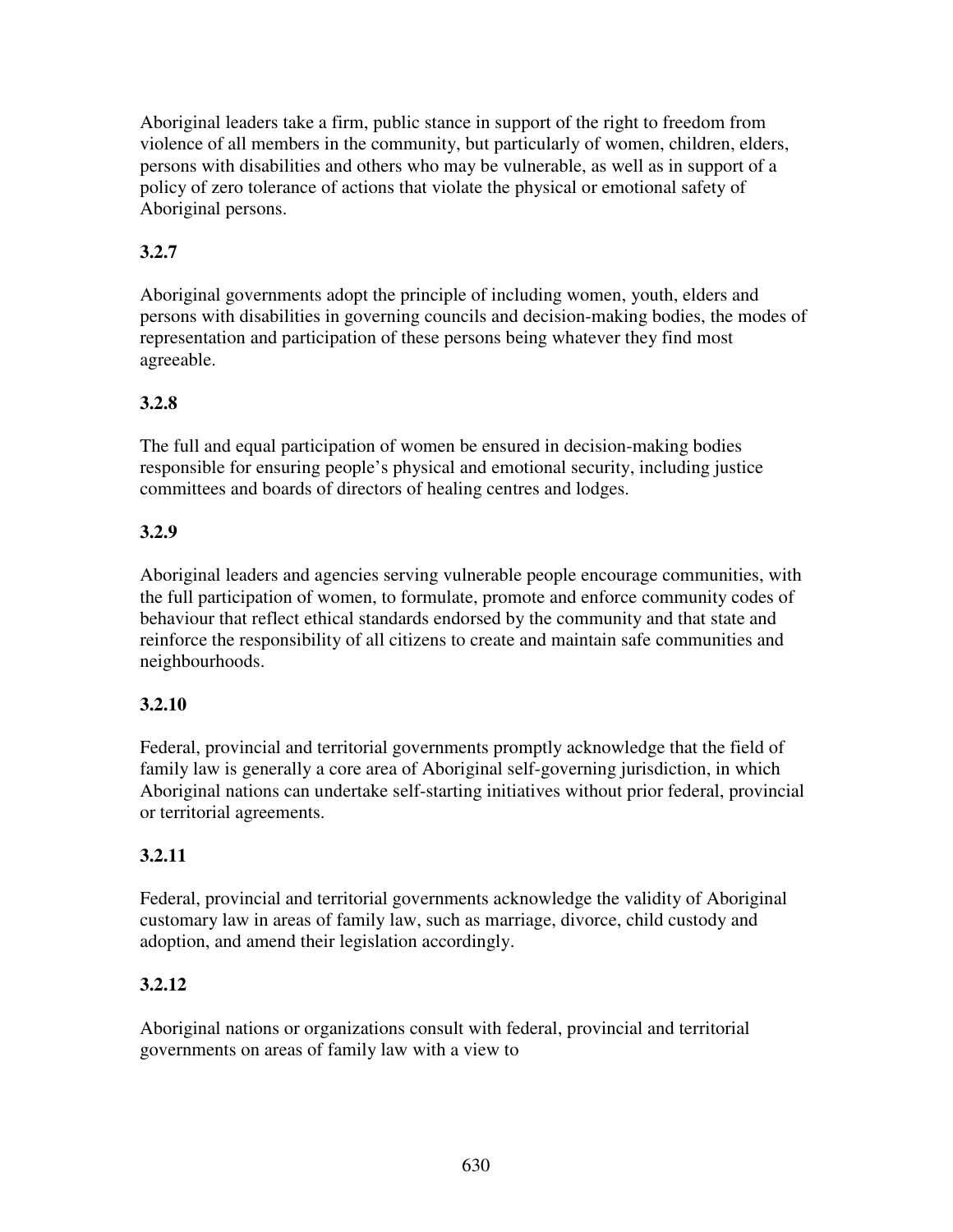(a) making possible legislative amendments to resolve anomalies in the application of family law to Aboriginal people and to fill current gaps;

(b) working out appropriate mechanisms of transition to Aboriginal control under selfgovernment; and

(c) settling issues of mutual interest on the recognition and enforcement of the decisions of their respective adjudicative bodies.

# **3.2.13**

With a view to self-starting initiatives in the family law area or to self-government, Aboriginal nations or communities establish committees, with women as full participants, to study issues such as

(a) the interests of family members in family assets;

(b) the division of family assets on marriage breakdown;

(c) factors to be considered in relation to the best interests of the child, as the principle is applicable to Aboriginal custody and adoption;

(d) rights of inheritance pertaining to wills, estates or intestacy; and

(e) obligations of spousal and child support.

## *Chapter 3 Health and Healing*

The Commission recommends that

## **3.3.1**

Aboriginal, federal, provincial and territorial governments, in developing policy to support health, acknowledge the common understanding of the determinants of health found in Aboriginal traditions and health sciences and endorse the fundamental importance of

• holism, that is, attention to whole persons in their total environment;

• equity, that is, equitable access to the means of achieving health and rough equality of outcomes in health status;

• control by Aboriginal people of the lifestyle choices, institutional services and environmental conditions that support health; and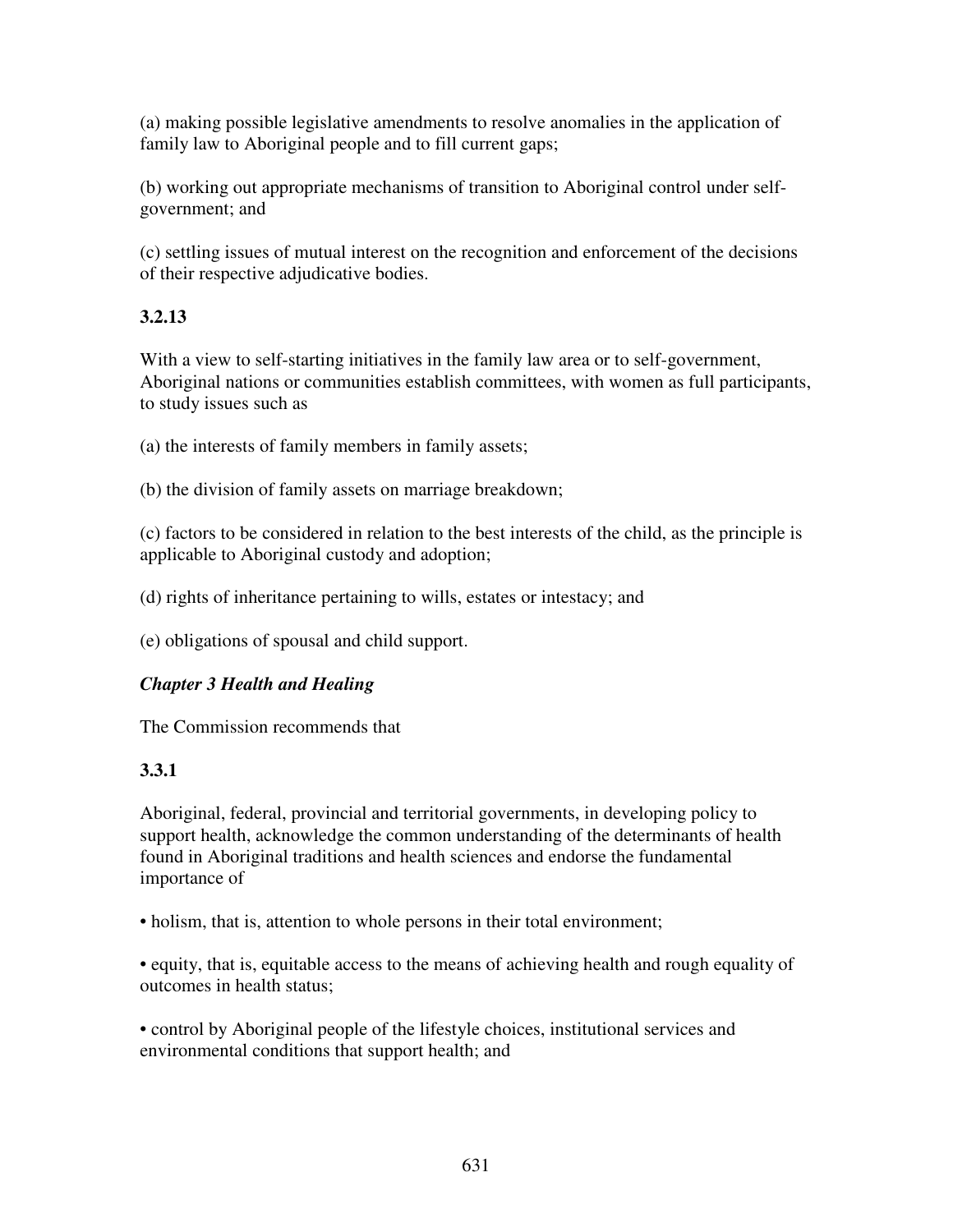• diversity, that is, accommodation of the cultures and histories of First Nations, Inuit and Métis people that make them distinctive within Canadian society and that distinguish them from one another.

# **3.3.2**

Governments recognize that the health of a people is a matter of vital concern to its life, welfare, identity and culture and is therefore a core area for the exercise of selfgovernment by Aboriginal nations.

## **3.3.3**

Governments act promptly to

(a) conclude agreements recognizing their respective jurisdictions in areas touching directly on Aboriginal health;

(b) agree on appropriate arrangements for funding health services under Aboriginal jurisdiction; and

(c) establish a framework, until institutions of Aboriginal self-government exist, whereby agencies mandated by Aboriginal governments or identified by Aboriginal organizations or communities can deliver health and social services operating under provincial or territorial jurisdiction.

## **3.3.4**

Governments, in formulating policy in social, economic or political spheres, give foremost consideration to the impact of such policies on the physical, social, emotional and spiritual health of Aboriginal citizens, and on their capacity to participate in the life of their communities and Canadian society as a whole.

## **3.3.5**

Governments and organizations collaborate in carrying out a comprehensive action plan on Aboriginal health and social conditions, consisting of the following components:

(a) development of a system of Aboriginal healing centres and healing lodges under Aboriginal control as the prime units of holistic and culture-based health and wellness services;

(b) development of Aboriginal human resources compatible with the new system, its values and assumptions;

(c) full and active support of mainstream health and social service authorities and providers in meeting the health and healing goals of Aboriginal people; and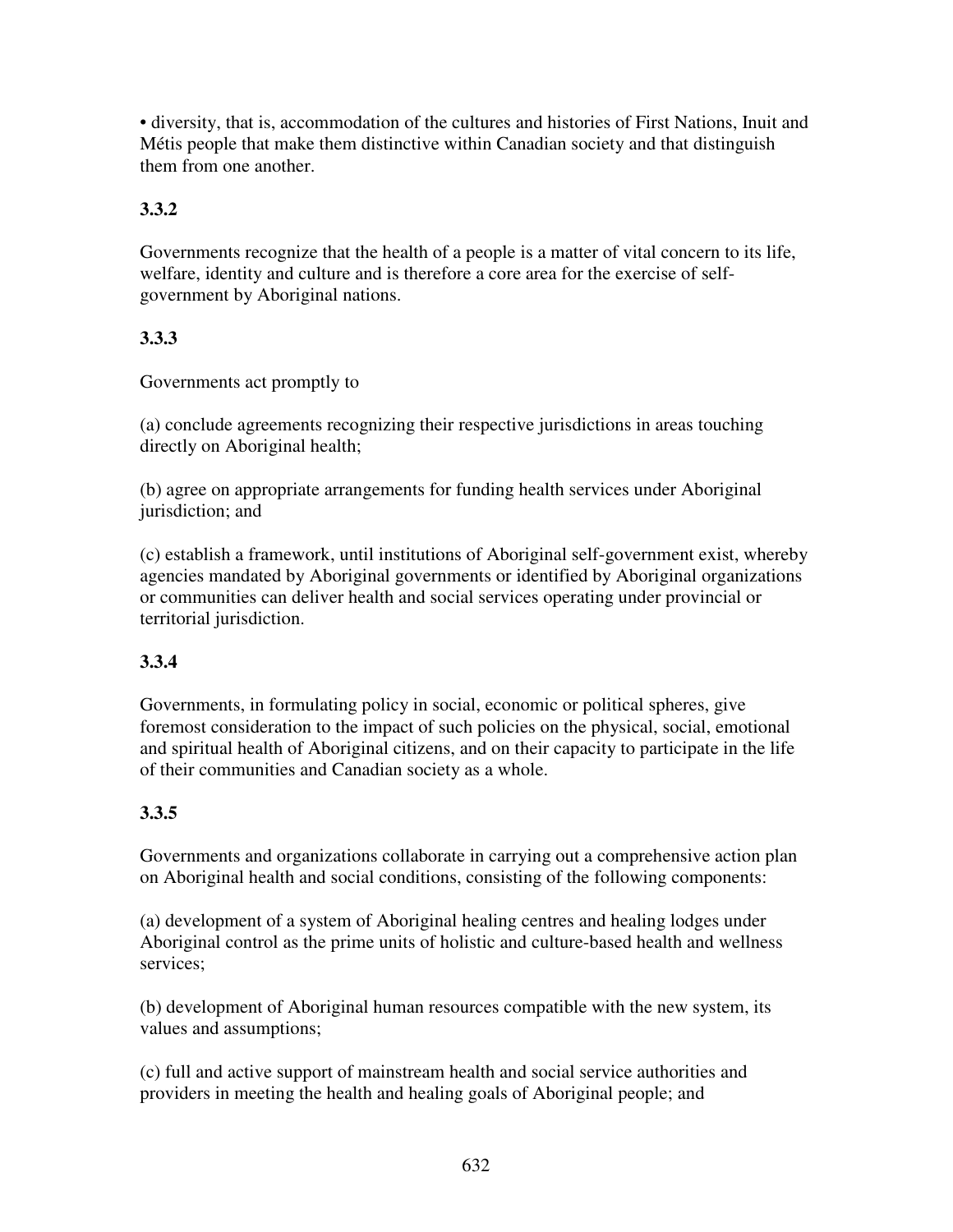(d) implementation of an Aboriginal community infrastructure development program to address the most immediate health threats in Aboriginal communities, including the provision of clean water, basic sanitation facilities, and safe housing.

# **3.3.6**

Federal, provincial and territorial governments collaborate with Aboriginal nations, organizations or communities, as appropriate, to

(a) develop a system of healing centres to provide direct services, referral and access to specialist services;

(b) develop a network of healing lodges to provide residential services oriented to family and community healing;

(c) develop and operate healing centres and lodges under Aboriginal control;

(d) mandate healing centres and lodges to provide integrated health and social services in culturally appropriate forms; and

(e) make the service network available to First Nations, Inuit and Métis communities, in rural and urban settings, on an equitable basis.

# **3.3.7**

Federal, provincial and territorial governments collaborate with Aboriginal nations, regional Aboriginal service agencies, community governments and Aboriginal organizations, as appropriate, to adapt legislation, regulations and funding to promote

(a) integrated service delivery that transcends restricted service mandates of separate ministries and departments;

(b) collaboration and shared effort between federal, provincial/territorial and local governments; and

(c) the pooling of resources flowing from federal, provincial, territorial, municipal or Aboriginal sources.

# **3.3.8**

Aboriginal organizations, regional planning and administrative bodies and community governments currently administering health and social services transform current programs and services into more holistic delivery systems that integrate or co-ordinate separate services.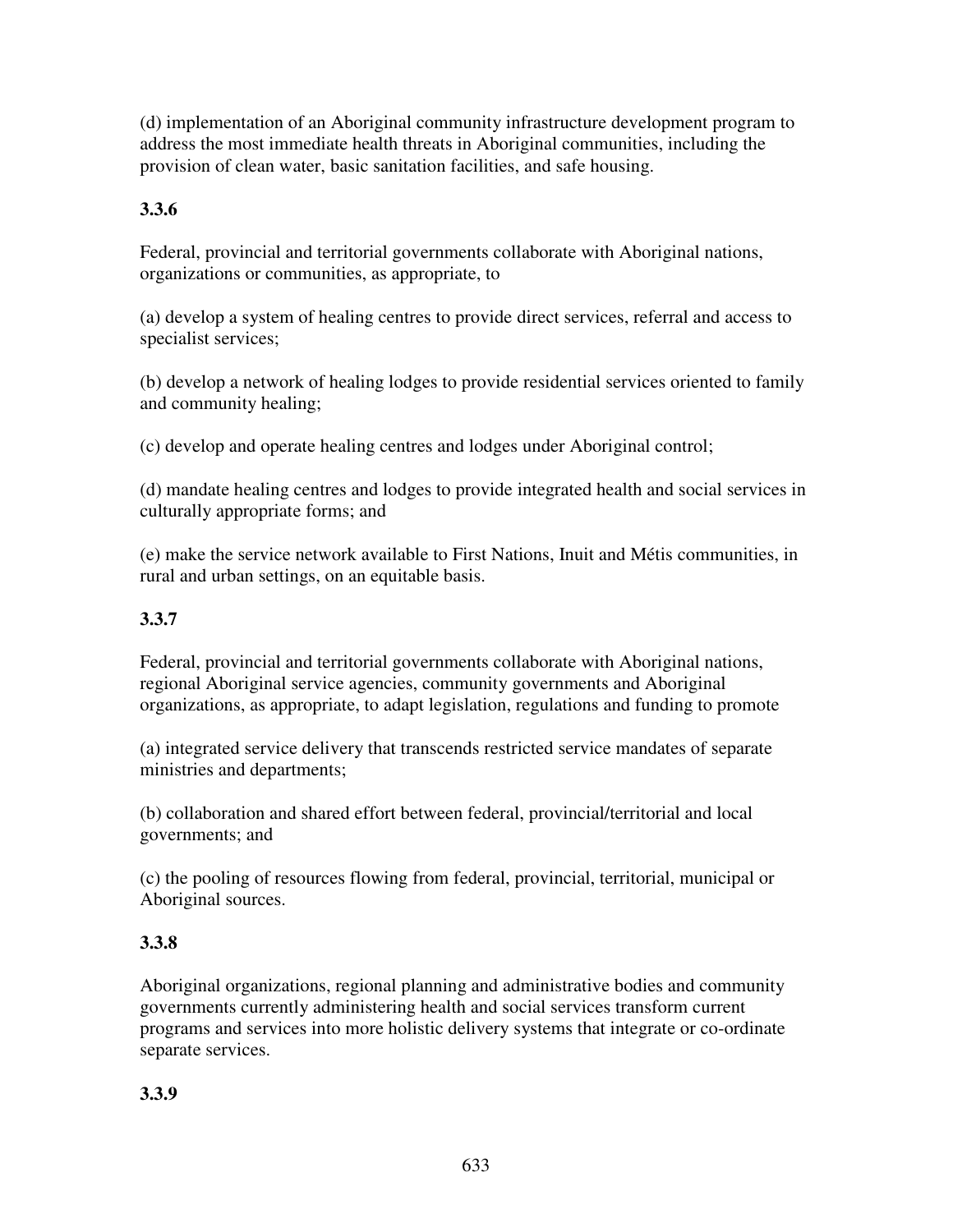Federal, provincial and territorial governments, in consultation with Aboriginal nations and urban communities of interest, co-operate to establish procedures and funding to support needs assessment and planning initiatives by Métis and other Aboriginal collectivities, in rural and urban settings, to

(a) form interim planning groups for rural settlements with a minimum of 250 Aboriginal residents, or catchment areas, whether urban or rural, with a minimum of 1,000 residents;

(b) compile an inventory of existing services, organizations and networks directed to meet Aboriginal needs, from which to build on existing strengths and ensure continuity of effort; and

(c) prepare plans to develop, operate and house healing centres, considering the goal of equitable access by Aboriginal people wherever they reside, the historical pattern of distinct Métis and treaty nation development in the prairie provinces, the availability and adaptability of municipal and provincial services, and the cost and efficiency of services.

## **3.3.10**

Aboriginal, federal, provincial and territorial governments, as appropriate, collaborate on regional initiatives to develop healing lodges providing residential services oriented to family and community healing, with priority being given to

(a) needs assessment and planning that reflect regional Aboriginal initiative and responsiveness to the diversity of cultures and communities;

(b) services broadly inclusive of all Aboriginal people resident in a region or associated with the nations of the region;

(c) institutions that collaborate with and complement other Aboriginal institutions and services, particularly healing centres delivering integrated health and social services; and

(d) governance structures consistent with emerging forms of Aboriginal self-government in the region.

# **3.3.11**

Aboriginal, federal, provincial and territorial governments incorporate in funding agreements plans for capital development and operating costs of a network of healing lodges.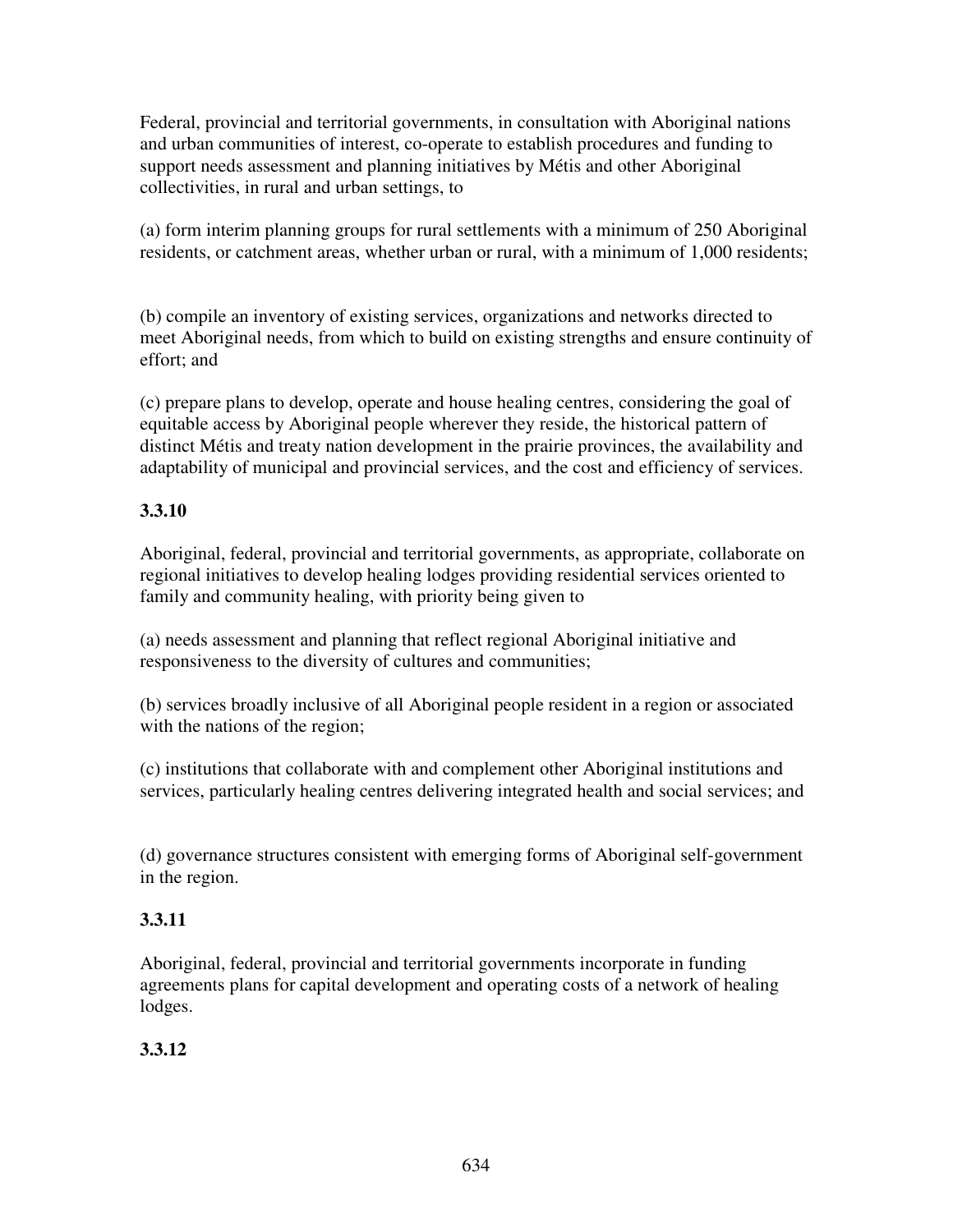Federal, provincial and territorial governments, and Aboriginal governments and organizations, support the assumption of responsibility for planning health and social services by regional Aboriginal agencies and councils where these now operate, and the formation of regional Aboriginal planning bodies in new areas, to promote

(a) equitable access to appropriate services by all Aboriginal people;

(b) strategic deployment of regional resources; and

(c) co-operative effort between Aboriginal communities and communities of interest, consistent with the emergence of nation governments and confederacies.

## **3.3.13**

The government of Canada provide funds to the national Aboriginal organizations, including national Aboriginal women's organizations, to permit them to prepare a comprehensive human resources development strategy in health and social services that

(a) facilitates and draws upon regional initiatives, integrates information from diverse sources, and is structured to incorporate regular updating;

(b) builds an inventory of Aboriginal human resources currently available in health and social services, identifying where, in what field and at what level Aboriginal personnel are currently practising;

(c) assesses current and future Aboriginal human resources needs and identifies the actions needed on the part of governments, educational institutions and others to address these needs;

(d) assesses requirements for direct service personnel as well as for planners, researchers and administrators;

(e) collates an inventory and available evaluative data on training and education options;

(f) explores recruitment, training and retention issues;

(g) examines the personal and professional supports required to encourage Aboriginal professionals to practise in Aboriginal communities;

(h) develops proposals for a system to monitor the status of Aboriginal human resources; and

(i) develops an analysis of how, to the maximum extent possible, Aboriginal human resources development can be brought under Aboriginal control.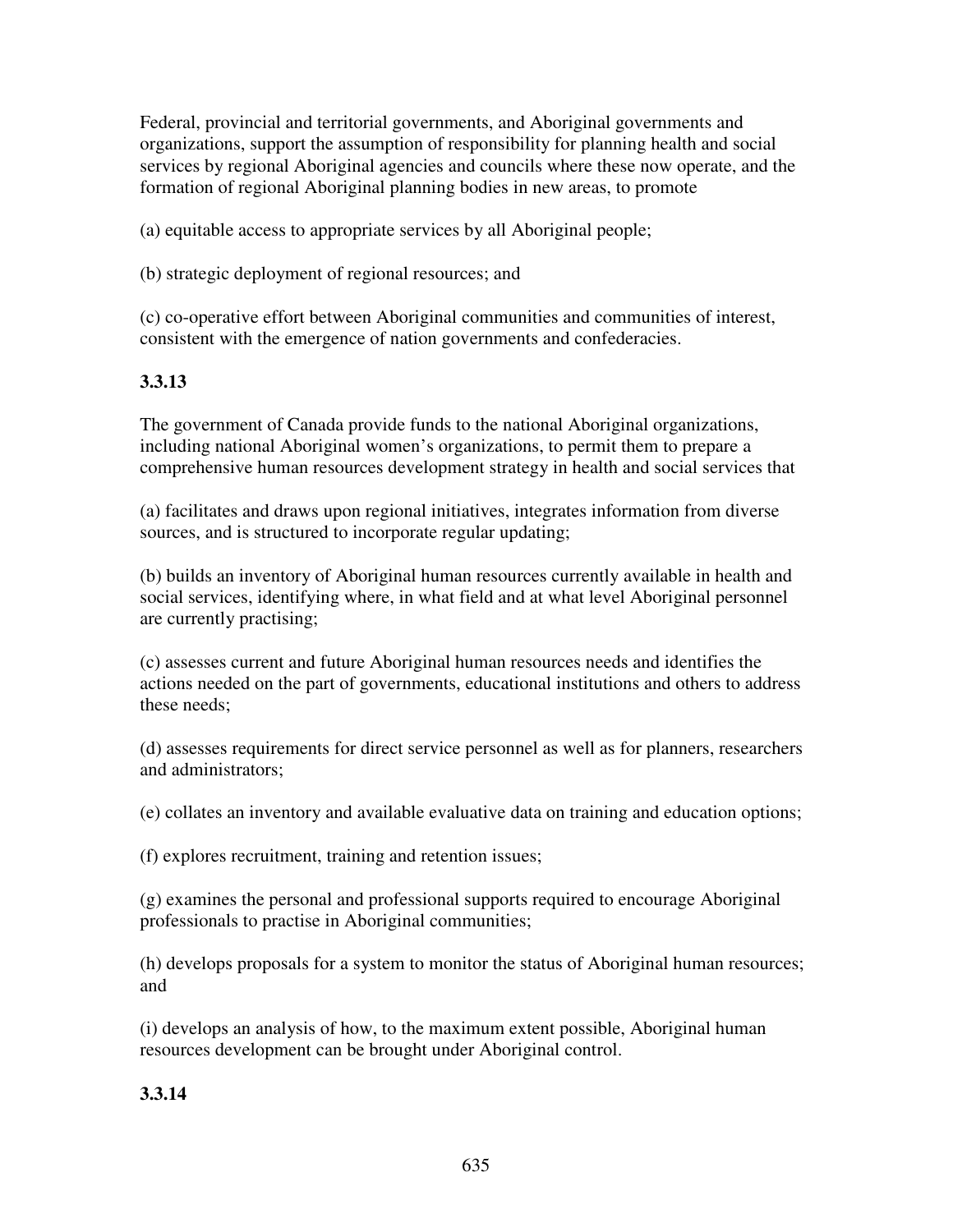Federal, provincial and territorial governments commit themselves to providing the necessary funding, consistent with their jurisdictional responsibilities,

(a) to implement a co-ordinated and comprehensive human resources development strategy;

(b) to train 10,000 Aboriginal professionals over a 10-year period in health and social services, including medicine, nursing, mental health, psychology, social work, dentistry, nutrition, addictions, gerontology, public health, community development, planning, health administration, and other priority areas identified by Aboriginal people;

(c) to support program development in educational institutions providing professional training, with preference given to Aboriginal institutions; and

(d) to ensure that student support through post-secondary educational assistance, scholarships, paid leave and other means is adequate to achieve the target.

# **3.3.15**

Federal, provincial and territorial governments and national Aboriginal organizations, including Aboriginal women's organizations, explore how training approaches and personnel complements of current health and social services, including the community health representative and drug and alcohol abuse programs, can contribute to a more comprehensive, holistic and integrated system of services, while helping to maintain continuity and adequacy of Aboriginal community services.

# **3.3.16**

Post-secondary educational institutions providing programs of study leading to professional certification in health or social services collaborate with Aboriginal organizations to examine how they can

(a) increase the number of Aboriginal students participating in and graduating from their programs;

(b) provide support for students to promote completion of programs;

(c) develop or expand specialized programs; and

(d) modify the curriculum of programs leading to certification so as to increase the cultural appropriateness and effectiveness of training provided to Aboriginal and non-Aboriginal students who will be providing services to Aboriginal people.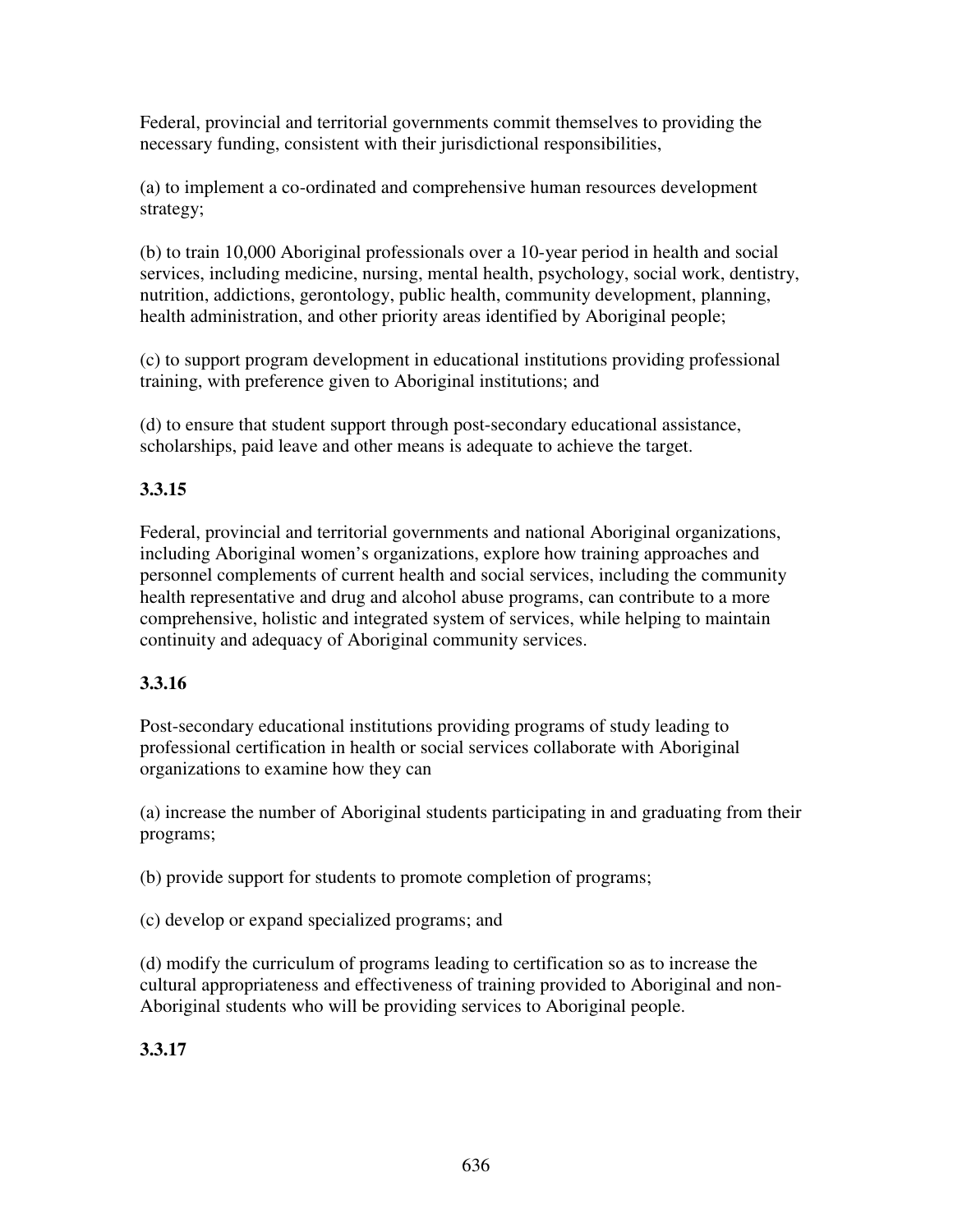Post-secondary educational institutions and professional associations collaborate with Aboriginal organizations to ensure that professionals already in the field have access to programs of continuing professional education that emphasize cultural issues associated with the provision of health and social services.

## **3.3.18**

Post-secondary educational institutions involved in the training of health and social services professionals, and professional associations involved in regulating and licensing these professions, collaborate with Aboriginal organizations and governments to develop a more effective approach to training and licensing that recognizes the importance and legitimacy of Aboriginal knowledge and experience.

## **3.3.19**

The Association of Universities and Colleges of Canada and the Canadian Association of University Teachers encourage their members to implement the Commission's recommendations with respect to professional training of Aboriginal people for health and social services, and that these organizations provide leadership to help ensure that the recommendations are implemented.

#### **.3.20**

Federal, provincial and territorial governments, in collaboration with Aboriginal organizations and governments, allocate funds to support Aboriginal community participation in planning, program development, training, and promoting community awareness in relation to human resources development in health and social services.

## **3.3.21**

Governments, health authorities and traditional practitioners co-operate to protect and extend the practices of traditional healing and explore their application to contemporary Aboriginal health and healing problems.

## **3.3.22**

Aboriginal traditional healers and bio-medical practitioners strive actively to enhance mutual respect through dialogue and that they explore areas of possible sharing and collaboration.

## **3.3.23**

Non-Aboriginal educational institutions and professional associations involved in the health and social services fields sensitize practitioners to the existence of traditional medicine and healing practices, the possibilities for co-operation and collaboration, and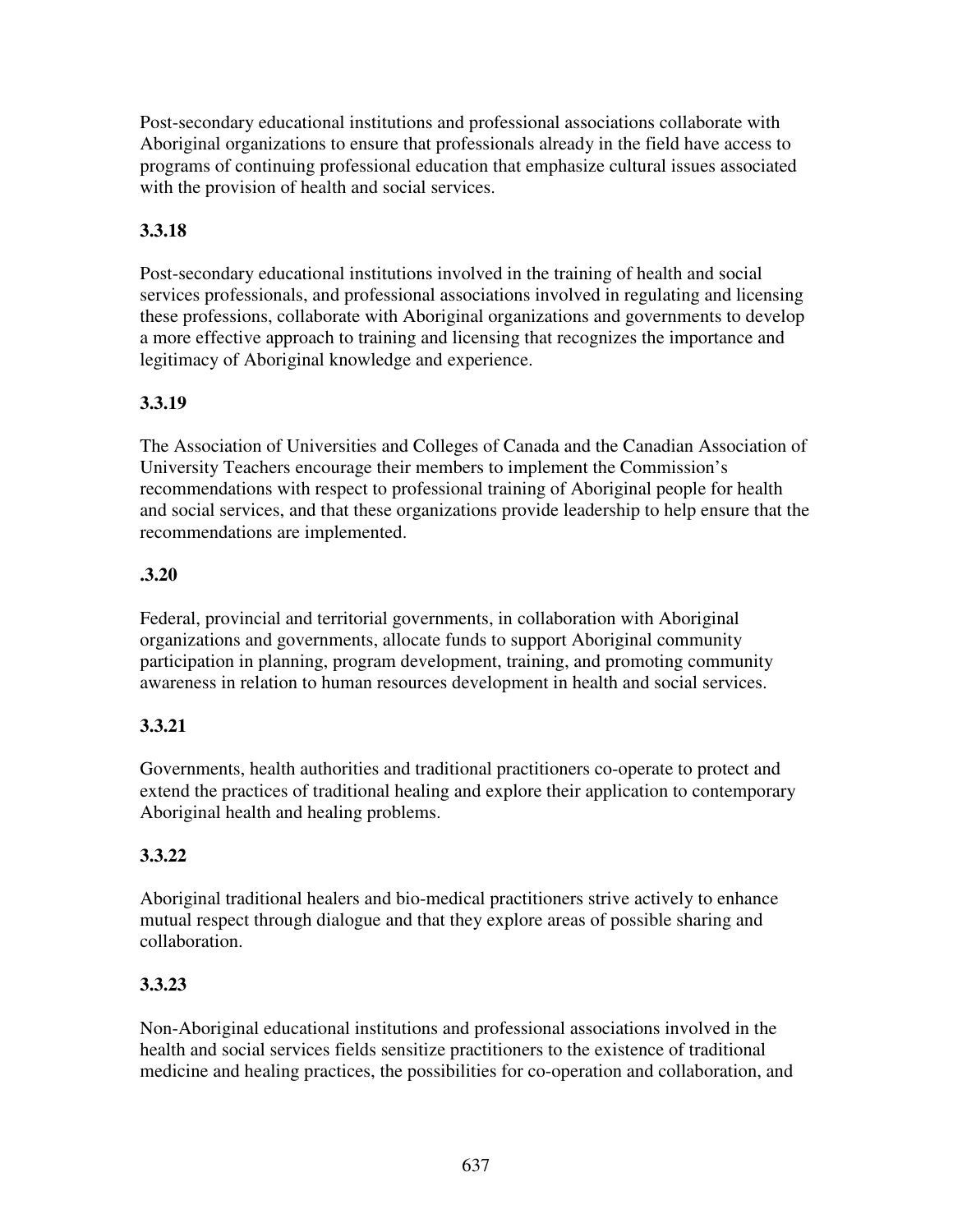the importance of recognizing, affirming and respecting traditional practices and practitioners.

# **3.3.24**

Non-Aboriginal service agencies and institutions involved in the delivery of health or social services to Aboriginal people, and professional associations, unions, and other organizations in a position to influence the delivery of health or social services to Aboriginal people

(a) undertake a systematic examination to determine how they can encourage and support the development of Aboriginal health and social service systems, and improve the appropriateness and effectiveness of mainstream services to Aboriginal people;

(b) engage representatives of Aboriginal communities and organizations in conducting such an examination;

(c) make public an action plan appropriate to the institution or organization involved, outlining measurable objectives and a timetable for achieving them; and

(d) establish means to monitor and evaluate implementation of the plan by the institution or organization itself and by Aboriginal representatives.

## **3.3.25**

Governments responsible for funding and professional bodies responsible for accrediting non-Aboriginal institutions and agencies engaged in the delivery of Aboriginal health and social services

(a) establish as a criterion for continuing funding and accreditation the preparation and implementation of goals and standards for services to Aboriginal people; and

(b) require that Aboriginal people, communities and nations affected by such services be fully involved in the development, implementation and evaluation of such goals and standards of practice.

## *Chapter 4 Housing*

The Commission recommends that

## **3.4.1**

Federal and provincial governments address Aboriginal housing and community services on the basis of the following policy principles: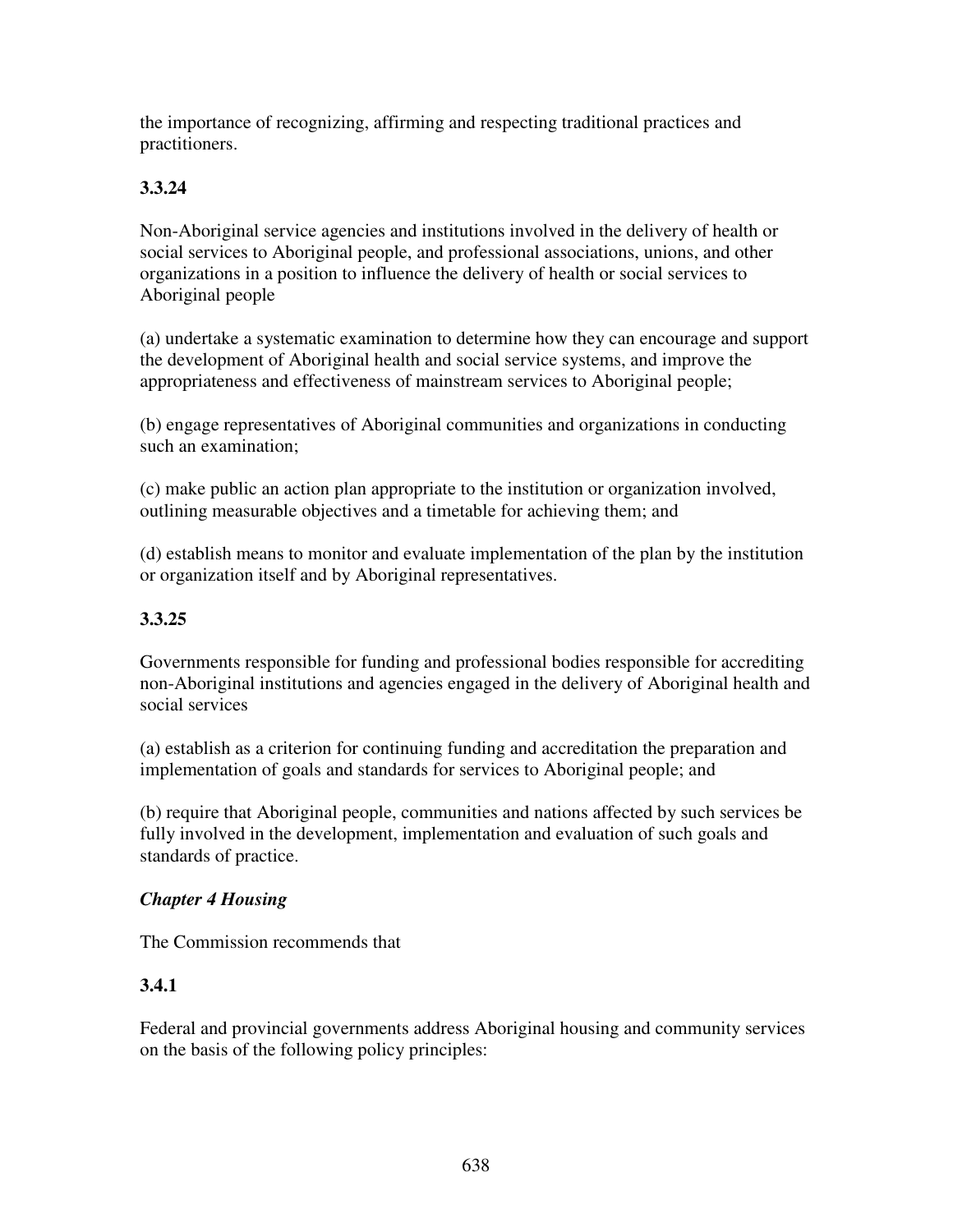(a) Governments have an obligation to ensure that Aboriginal people have adequate shelter, water and sanitation services.

(b) Governments have a responsibility to restore an economic base to Aboriginal people that enables them to meet their needs.

(c) Aboriginal people, individually and collectively, are responsible for meeting their housing needs according to their ability to pay or contribute in kind.

(d) Governments must supplement the resources available to Aboriginal people so that their housing needs are fully met.

(e) Aboriginal nations should assume authority over all housing matters as a core area of self-government jurisdiction.

(f) Acute risks to health and safety should be treated as an emergency and targeted for immediate action.

# **3.4.2**

The government of Canada clarify with treaty nations a modern understanding of existing treaty terms regarding housing.

# **3.4.3**

The government of Canada make resources available over the next 10 years to ensure that housing for Aboriginal people on-reserve is fully adequate in quantity and quality and engage the governments of the provinces and territories to reach the same goal in rural and northern communities and in urban areas.

# **3.4.4**

The government of Canada provide additional resources for construction, upgrading and operation of water and sewage systems to ensure that adequate facilities and operating systems are in place in all First Nations communities within five years.

# **3.4.5**

The government of Canada provide funding and technical support to First Nations governments to operate and maintain community water and sewer systems and to establish technical support institutions as required.

# **3.4.6**

The government of Canada and First Nations governments and people undertake to meet the need of First Nations people for adequate housing within 10 years.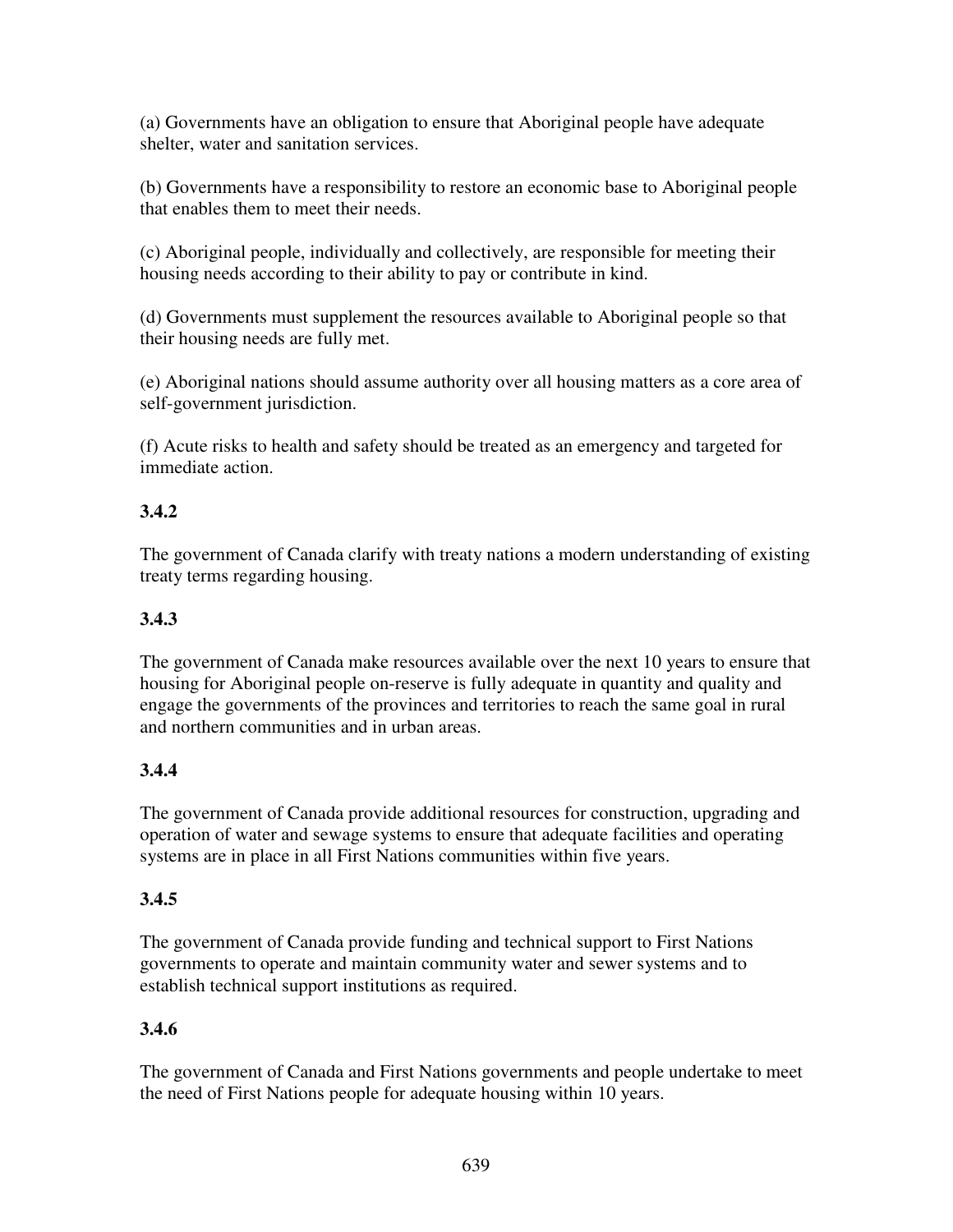# **3.4.7**

The government of Canada complement the resources supplied by First Nations people in a two-to-one ratio or as necessary to achieve adequate housing in 10 years by

• providing capital subsidies and committing to loan subsidies for construction of new homes and renovations;

• providing funds for property insurance and regular maintenance for home occupants receiving social assistance or with low earned incomes;

• paying rental subsidies for those receiving social assistance or with low earned incomes in amounts that are equitable compared to off-reserve programs; and

• offering financial incentives for private home ownership.

## **3.4.8**

First Nations governments and people make every effort to marshall more resources for housing and community services, through financial contributions from residents in the form of maintenance fees, rents or mortgage payments, and contributions in kind, such as sweat equity and local materials.

# **3.4.9**

First Nations governments assume jurisdiction over housing at the earliest opportunity, enact clear laws regarding housing tenure, and pursue authority to adjust other programs such as social assistance with a view to marshalling more resources for housing.

## **3.4.10**

First Nations governments develop institutions at the nation level or through inter-nation agreements to administer housing and tenure regimes and deliver housing programs with financial and technical support from the government of Canada.

## **3.4.11**

The government of Canada support the efforts of First Nations communities to develop and implement their own tenure systems and housing programs, innovative uses of social assistance to stimulate contributions to housing, and institutions above the community level.

# **3.4.12**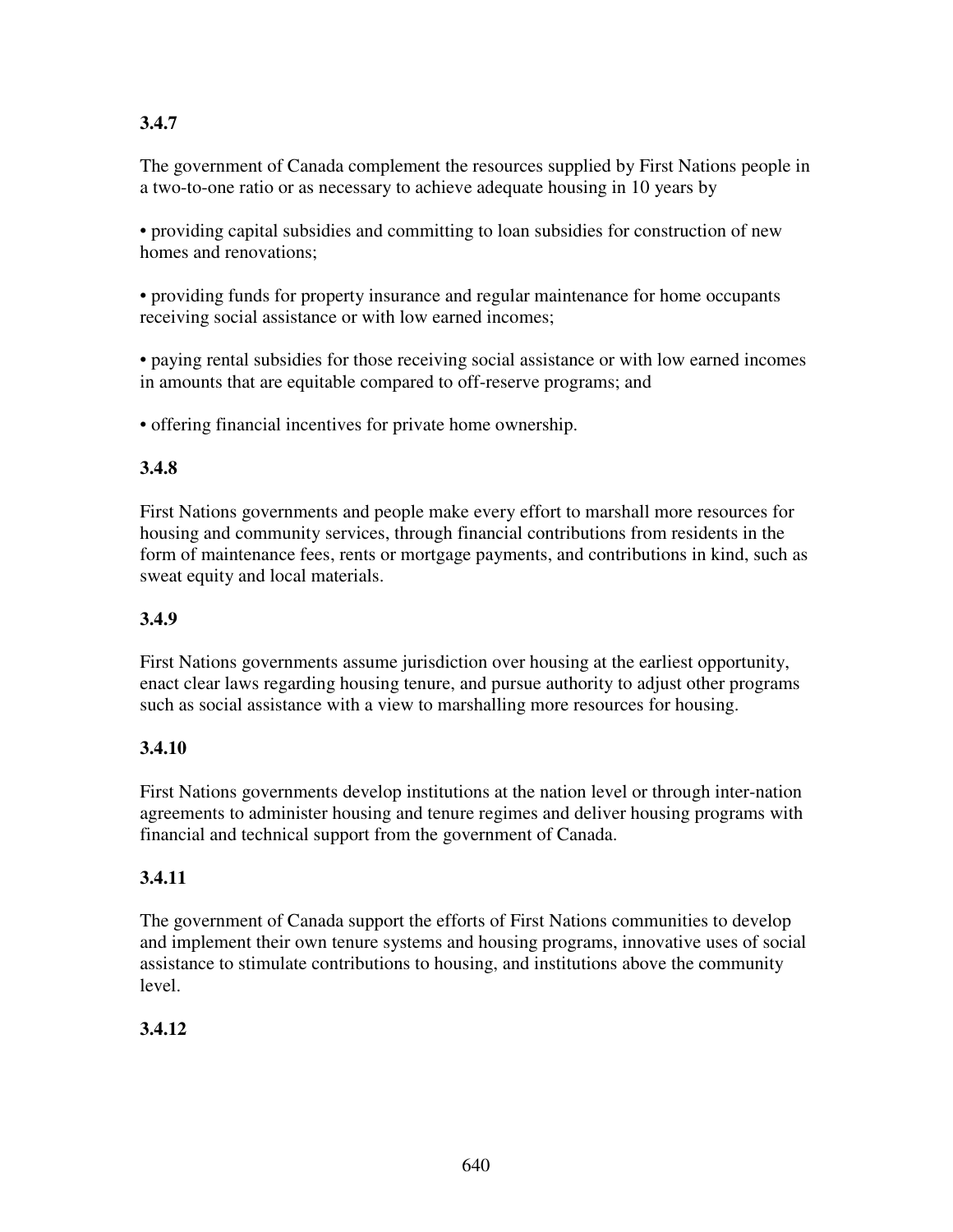The government of Canada and the governments of the provinces and territories undertake to meet fully, in co-operation with Aboriginal people and within 10 years, the need for adequate housing of Aboriginal people not living on reserves.

# **3.4.13**

Aboriginal people not living on reserves make every effort to marshall more resources for housing in a variety of ways, through contributions in kind, use of local materials, and effective housing organizations.

# **3.4.14**

The government of Canada engage the provincial and territorial governments in a strategy to meet the housing needs of Aboriginal people living in non-reserve communities by

• reinstating and increasing funding for new social housing and mortgage subsidies under the Aboriginal off-reserve programs of the Canada Mortgage and Housing Corporation (CMHC);

• providing greater autonomy and flexibility to Aboriginal organizations delivering the program in rural areas and to urban social housing corporations; and

• providing rental subsidies as a cost-effective option where rental markets exist.

# **3.4.15**

The government of Canada help Aboriginal people exploit the economic development opportunities arising from an increase in construction, repair and maintenance of dwellings for Aboriginal people

• by providing funding and support through training and business development programs; and

• by actively expanding the involvement of Aboriginal financial institutions in mortgage financing as agents of CMHC and as mortgage lenders.

## *Chapter 5 Education*

The Commission recommends that

# **3.5.1**

Federal, provincial and territorial governments act promptly to acknowledge that education is a core area for the exercise of Aboriginal self-government.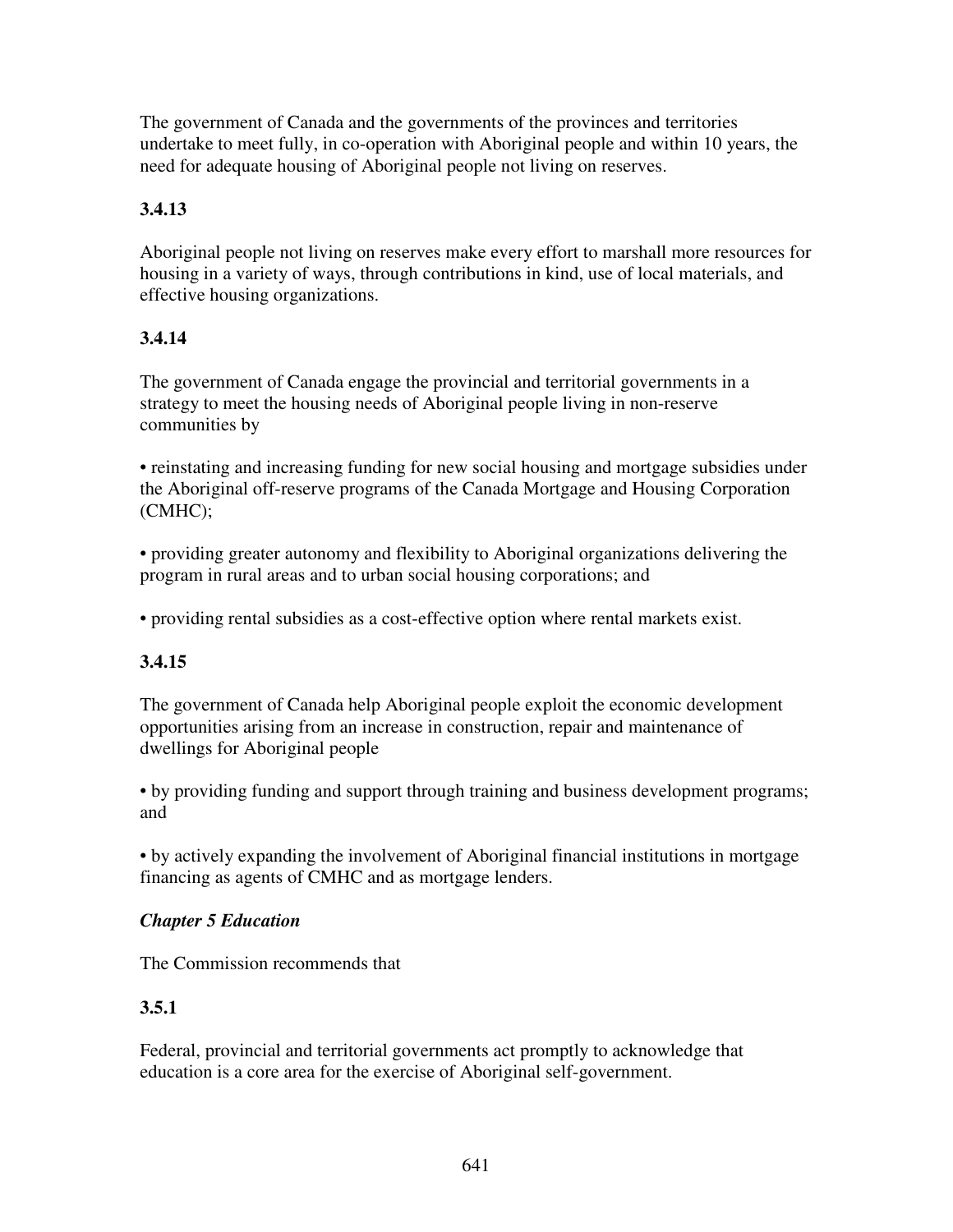# **3.5.2**

Federal, provincial and territorial governments collaborate with Aboriginal governments, organizations or education authorities, as appropriate, to support the development of Aboriginally controlled education systems by

(a) introducing, adapting or ensuring the flexible application of legislation to facilitate self-starting initiatives by Aboriginal nations and their communities in the field of education;

(b) mandating voluntary organizations that are endorsed by substantial numbers of Aboriginal people to act in the field of education in urban and non-reserve areas where numbers warrant until such time as Aboriginal governments are established; and

(c) providing funding commensurate with the responsibilities assumed by Aboriginal nations and their communities, or voluntary organizations, given the requirements of institutional and program development, costs of serving small or dispersed communities, and special needs accruing from past failures of education services.

## **3.5.3**

Federal, provincial, and territorial governments co-operate to support an integrated early childhood education funding strategy that

(a) extends early childhood education services to *all* Aboriginal children regardless of residence;

(b) encourages programs that foster the physical, social, intellectual and spiritual development of children, reducing distinctions between child care, prevention and education;

(c) maximizes Aboriginal control over service design and administration;

(d) offers one-stop accessible funding; and

(e) promotes parental involvement and choice in early childhood education options.

## **3.5.4**

Aboriginal, provincial and territorial governments act promptly to reach agreements for mutual recognition of programs provided by their respective educational institutions so as to facilitate the transfer of students between educational systems while protecting the integrity of cultural dimensions of Aboriginal education

## **3.5.5**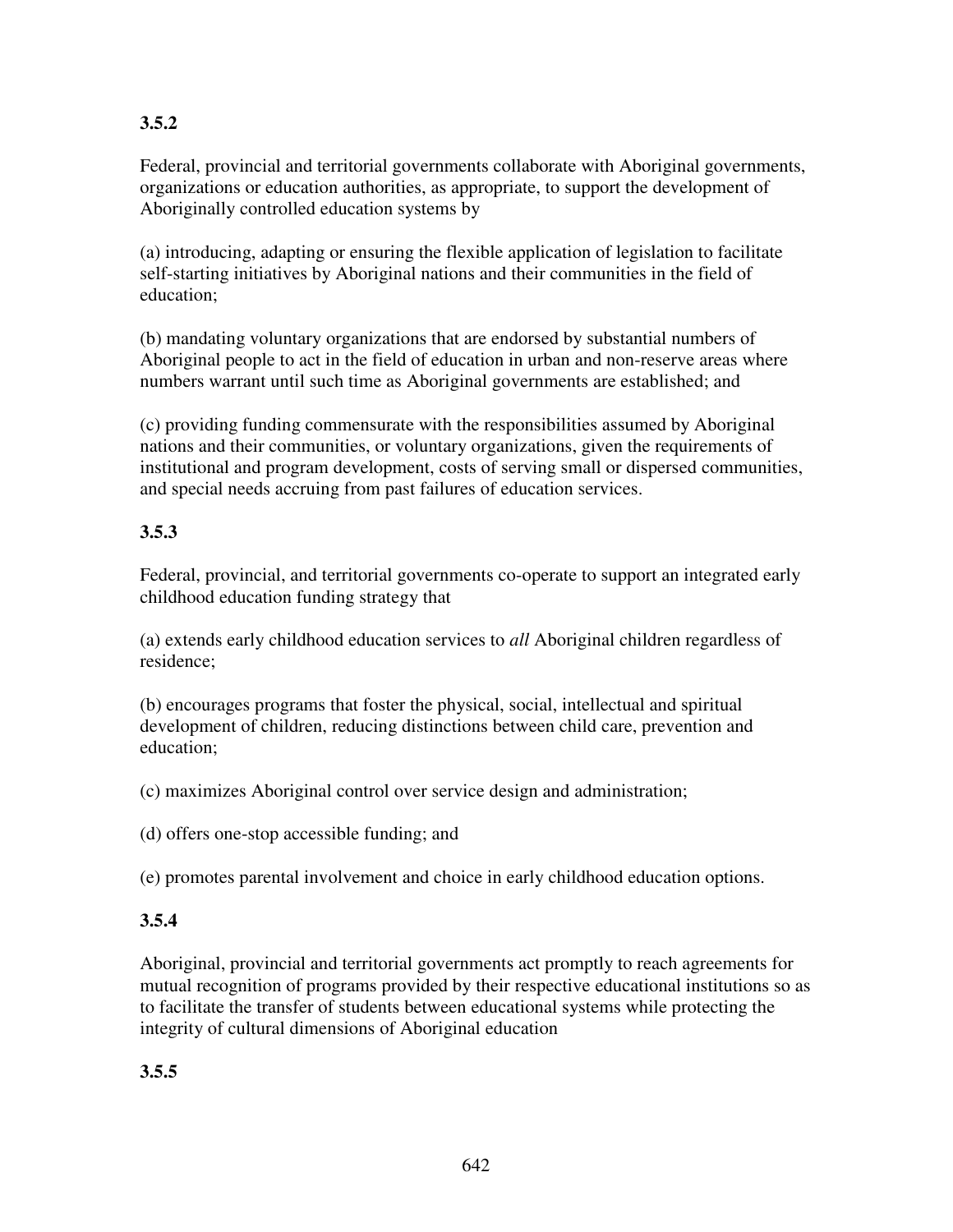Federal, provincial and territorial governments collaborate with Aboriginal governments, organizations and educators to develop or continue developing innovative curricula that reflect Aboriginal cultures and community realities, for delivery

(a) at all grade levels of elementary and secondary schools;

(b) in schools operating under Aboriginal control; and

(c) in schools under provincial or territorial jurisdiction.

#### **3.5.6**

Aboriginal language education be assigned priority in Aboriginal, provincial and territorial education systems to complement and support language preservation efforts in local communities through

(a) first- or second-language instruction or immersion programs where parents desire it and numbers warrant;

(b) recognition of Aboriginal language competence for second-language academic credit whether competence is acquired through classroom or out-of-school instruction;

(c) involving elders and fluent Aboriginal speakers in programs to enhance Aboriginal language acquisition and fluency;

(d) developing instructional materials; and

(e) encouraging and rewarding language teaching as a career path and language research in lexical elaboration, structural analysis and cultural contexts as professional and academic specializations.

## **3.5.7**

Where Aboriginal children attend provincial and territorial schools, provincial and territorial governments take immediate steps to ensure that Aboriginal people are involved fully in the decision-making processes that affect the education of their children. Aboriginal control of education and parental involvement should be implemented through a variety of actions:

(a) legislation to guarantee Aboriginal representation on school boards where population numbers warrant;

(b) recognition of Aboriginally controlled schools under the jurisdiction of Aboriginal community of interest governments;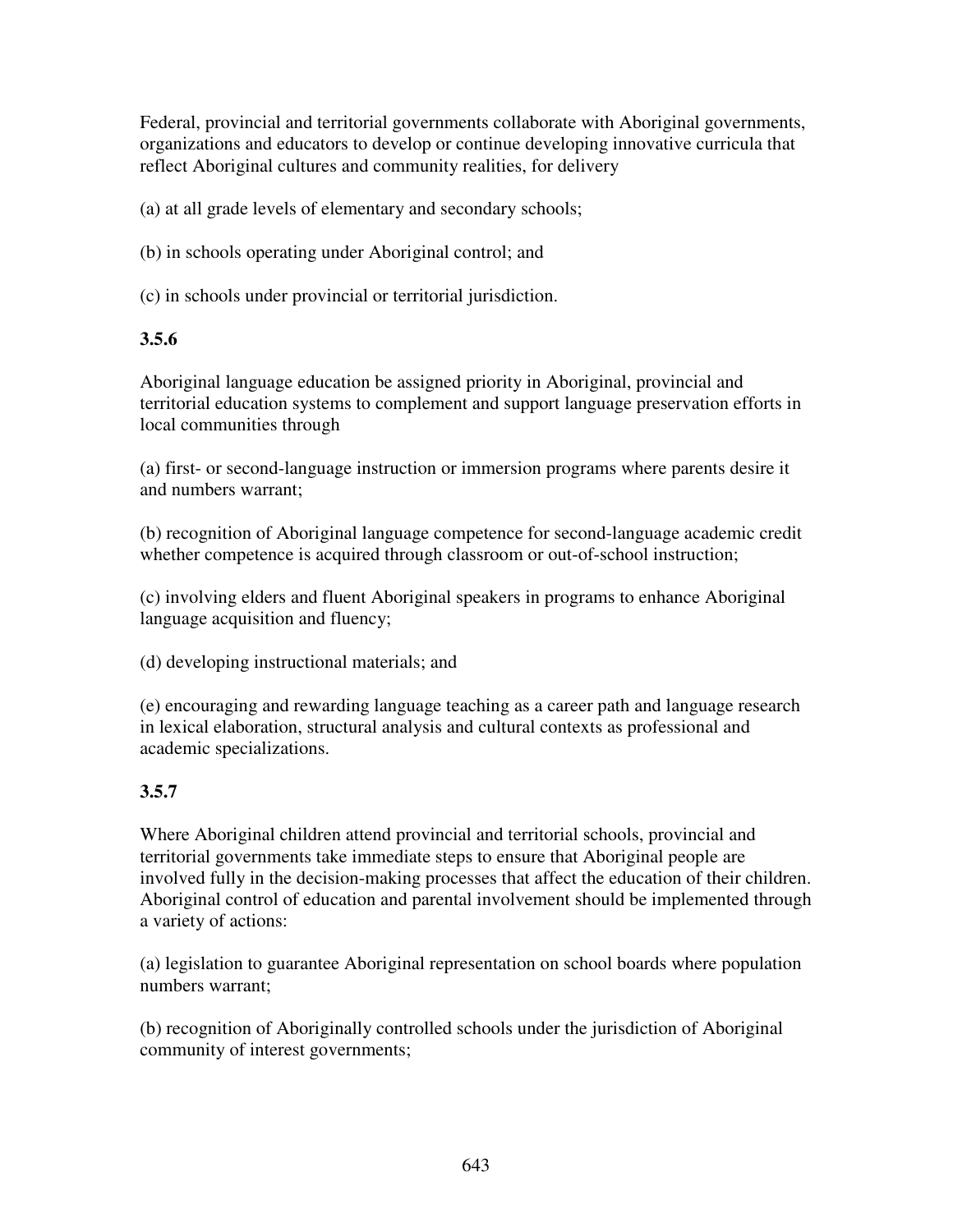(c) establishment of Aboriginally governed schools affiliated with school districts, if requested by Aboriginal people; and

(d) creation of Aboriginal advisory committees to school boards.

# **3.5.8**

All schools serving Aboriginal children adopt policies that welcome the involvement of Aboriginal parents, elders and families in the life of the school, for example, by establishing advisory or parents committees, introducing teaching by elders in the classroom, and involving parents in school activities

## **3.5.9**

Provincial and territorial ministries require school boards serving Aboriginal students to implement a comprehensive Aboriginal education strategy, developed with Aboriginal parents, elders and educators, including

(a) goals and objectives to be accomplished during the International Decade of Indigenous Peoples;

(b) hiring of Aboriginal teachers at the elementary and secondary school level, with negotiated target levels, to teach in all areas of school programs, not just Aboriginal programs;

(c) hiring of Aboriginal people in administrative and leadership positions;

(d) hiring of Aboriginal support workers, such as counsellors, community liaison workers, psychologists and speech therapists;

(e) curriculum, in all subject areas, that includes the perspectives, traditions, beliefs and world view of Aboriginal peoples;

(f) involvement of Aboriginal elders in teaching Aboriginal and non-Aboriginal students;

(g) language classes in Aboriginal languages, as determined by the Aboriginal community;

(h) family and community involvement mechanisms;

(i) education programs that combat stereotypes, racism, prejudice and biases;

(j) accountability indicators tied to board or district funding; and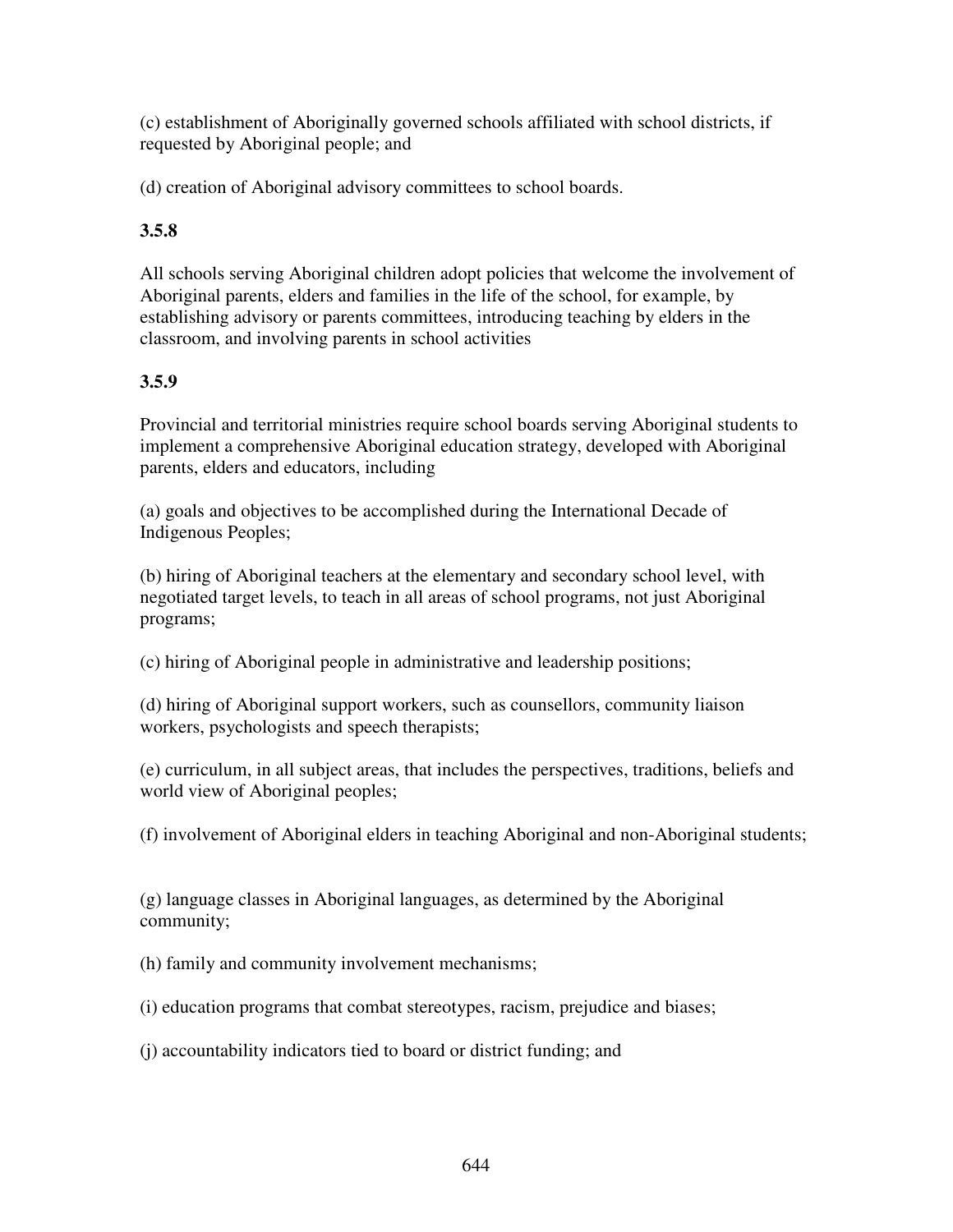(k) public reports of results by the end of the International Decade of Indigenous Peoples in the year 2004.

# **3.5.10**

Aboriginally controlled, provincial, and territorial schools serving Aboriginal youth develop and implement comprehensive Aboriginal youth empowerment strategies with elements elaborated in collaboration with youth, including

(a) cultural education in classroom and informal settings;

- (b) acknowledgement of spiritual, ethical and intuitive dimensions of learning;
- (c) education to support critical analysis of Aboriginal experience;
- (d) learning as a means of healing from the effects of trauma, abuse and racism;
- (e) academic skills development and support;
- (f) sports and outdoor education;
- (g) leadership development; and
- (h) youth exchanges between Aboriginal nations, across Canada and internationally.

# **3.5.11**

High school programs be extended to communities, using cost-effective options agreed upon by parents and families, including

- (a) complete school facilities for local high school delivery;
- (b) regional high schools in Aboriginal communities;
- (c) culturally appropriate, interactive distance education; and
- (d) seasonal institutes.

# **3.5.12**

Aboriginal authorities and all provincial and territorial ministries of education fund programs for Aboriginal youth who have left secondary school before graduation to enable them to resume their studies with appropriate curriculum, scheduling, academic and social support.

**3.5.13**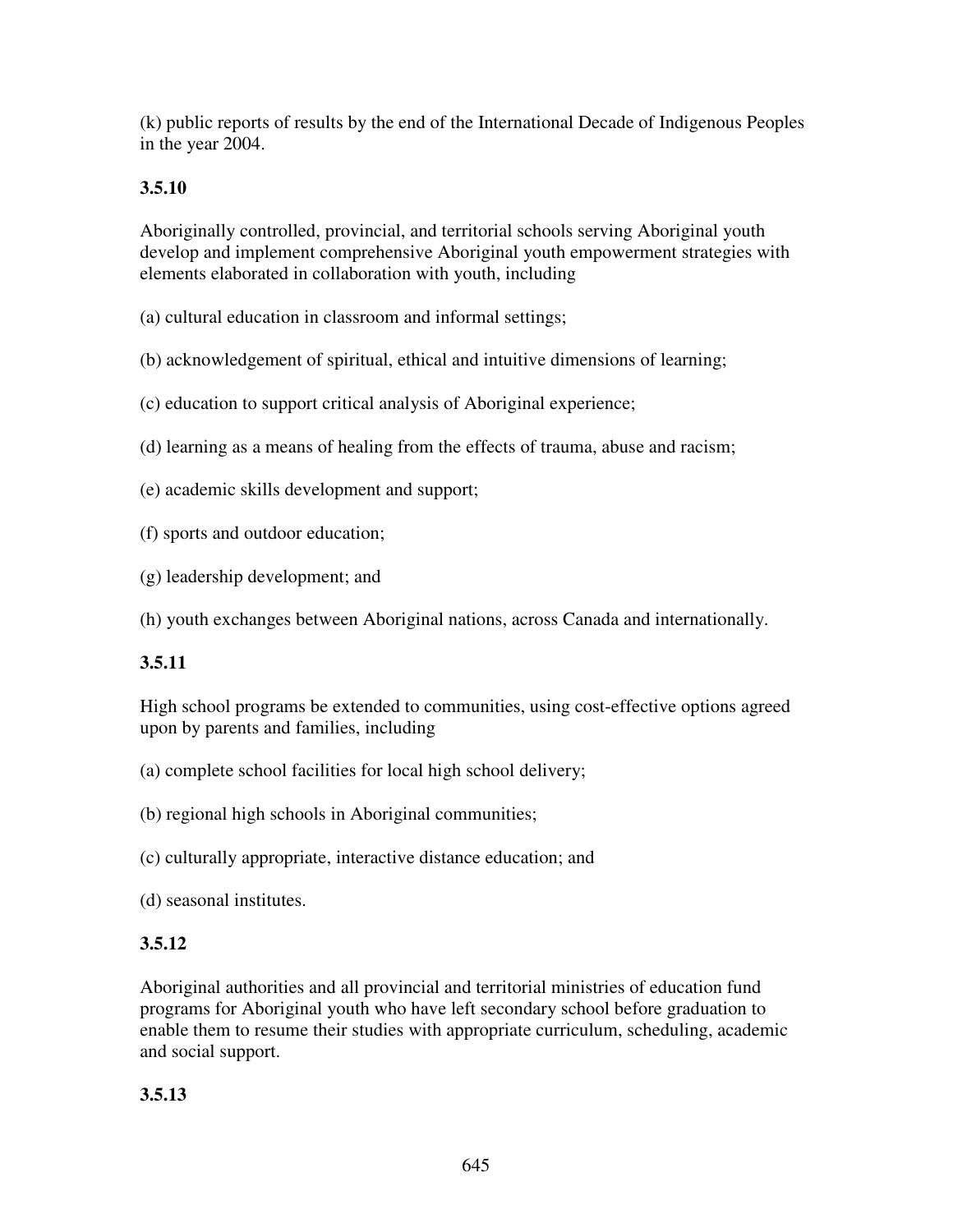Federal, provincial and territorial governments encourage co-op initiatives by offering funding inducements to secondary schools that develop active co-op education programs for Aboriginal young people.

# **3.5.14**

Federal, provincial and territorial governments expand financial support to postsecondary institutions for existing and new Aboriginal teacher education programs, contingent on

(a) evidence of Aboriginal support for the program;

(b) Aboriginal participation in the governance of the program;

(c) the incorporation of Aboriginal content and pedagogy into the program; and

(d) periodic evaluations that indicate that the quality of teacher education conforms to standards of excellence expected by Aboriginal people.

## **3.5.15**

Canadian governments, Aboriginal education authorities, post-secondary institutions and teacher education programs adopt multiple strategies to increase substantially the number of Aboriginal secondary school teachers, including

(a) promoting secondary school teaching careers for Aboriginal people;

(b) increasing access to professional training in secondary education, for example, community-based delivery of courses and concurrent programs; and

(c) offering financial incentives to students.

## **3.5.16**

Federal, provincial and territorial governments provide support to increase the number of Aboriginal people trained as teachers by

(a) expanding the number of teacher education programs delivered directly in communities; and

(b) ensuring that students in each province and territory have access to such programs.

## **3.5.17**

Teacher education programs, in collaboration with Aboriginal organizations and government agencies that sponsor professional and para-professional training, adopt a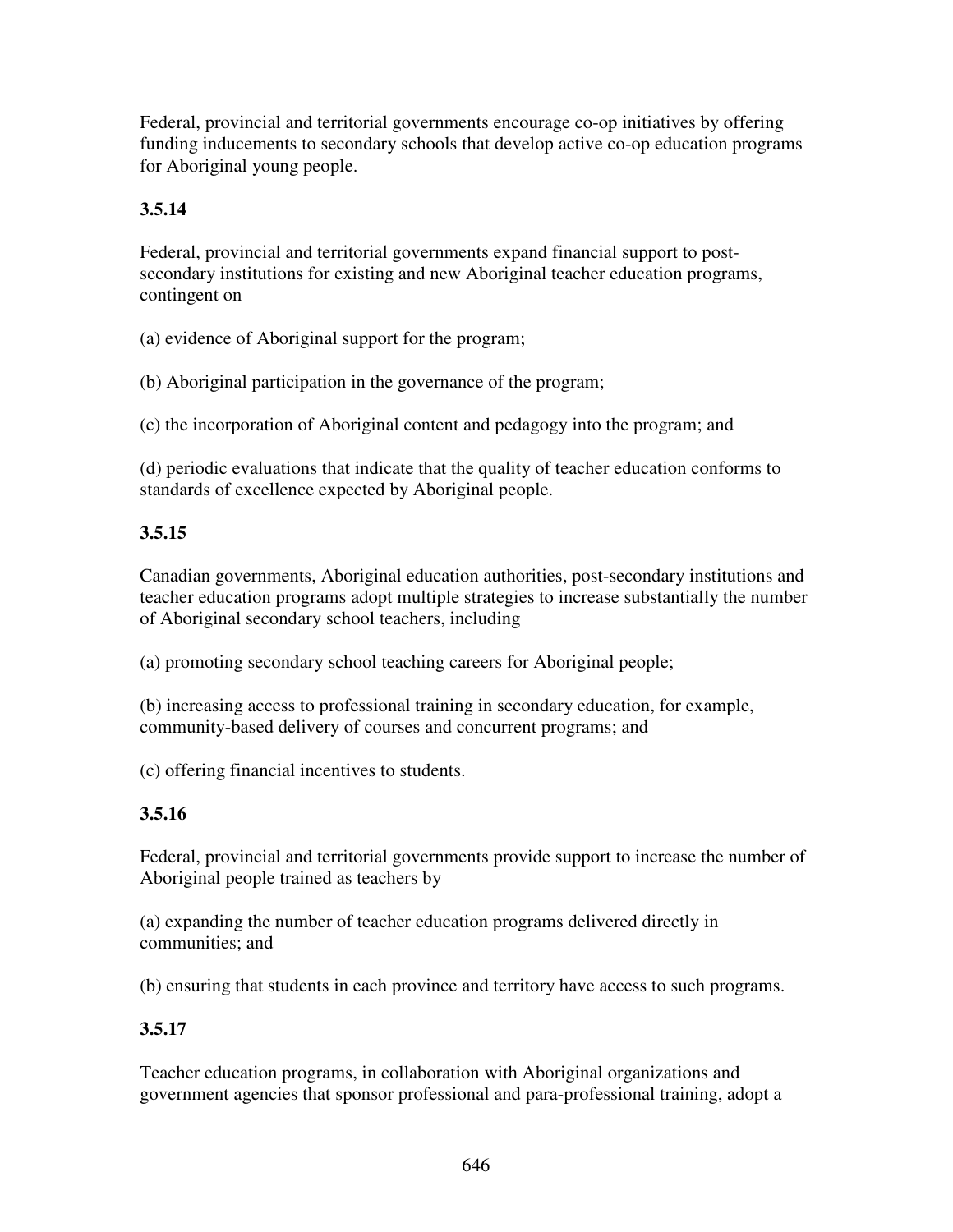comprehensive approach to educator training, developing career paths from paraprofessional training to professional certification in education careers that

(a) prepare Aboriginal students for the variety of roles required to operate Aboriginal education systems; and

(b) open opportunities for careers in provincial education systems.

# **3.5.18**

Provinces and territories require that teacher education programs

(a) in pre-service training leading to certification include at least one component on teaching Aboriginal subject matter to all students, both Aboriginal and non-Aboriginal;

(b) develop options for pre-service training and professional development of teachers, focused on teaching Aboriginal students and addressing Aboriginal education issues; and

(c) collaborate with Aboriginal organizations or community representatives in developing Aboriginal-specific components of their programs.

# **3.5.19**

Federal, provincial and territorial governments collaborate with Aboriginal governments and organizations to facilitate integrated delivery of adult literacy, basic education, academic upgrading and job training under the control of Aboriginal people through

(a) delegating responsibility for delivery of training under current jurisdictions by concluding agreements with Aboriginal governments, their mandated education authorities, or voluntary organizations representing Aboriginal communities of interest;

(b) supporting adaptation of program design, admission criteria, language of instruction, and internal allocation of funds by Aboriginal delivery agents, to accommodate Aboriginal culture and community needs;

(c) acting promptly to conclude agreements for multi-year block funding agreements to enable Aboriginal nation governments, during the transition to self-government, to assume primary responsibility for allocating funds to meet training needs through programs of Aboriginal design.

# **3.5.20**

The government of Canada recognize and fulfil its obligation to treaty nations by supporting a full range of education services, including post-secondary education, for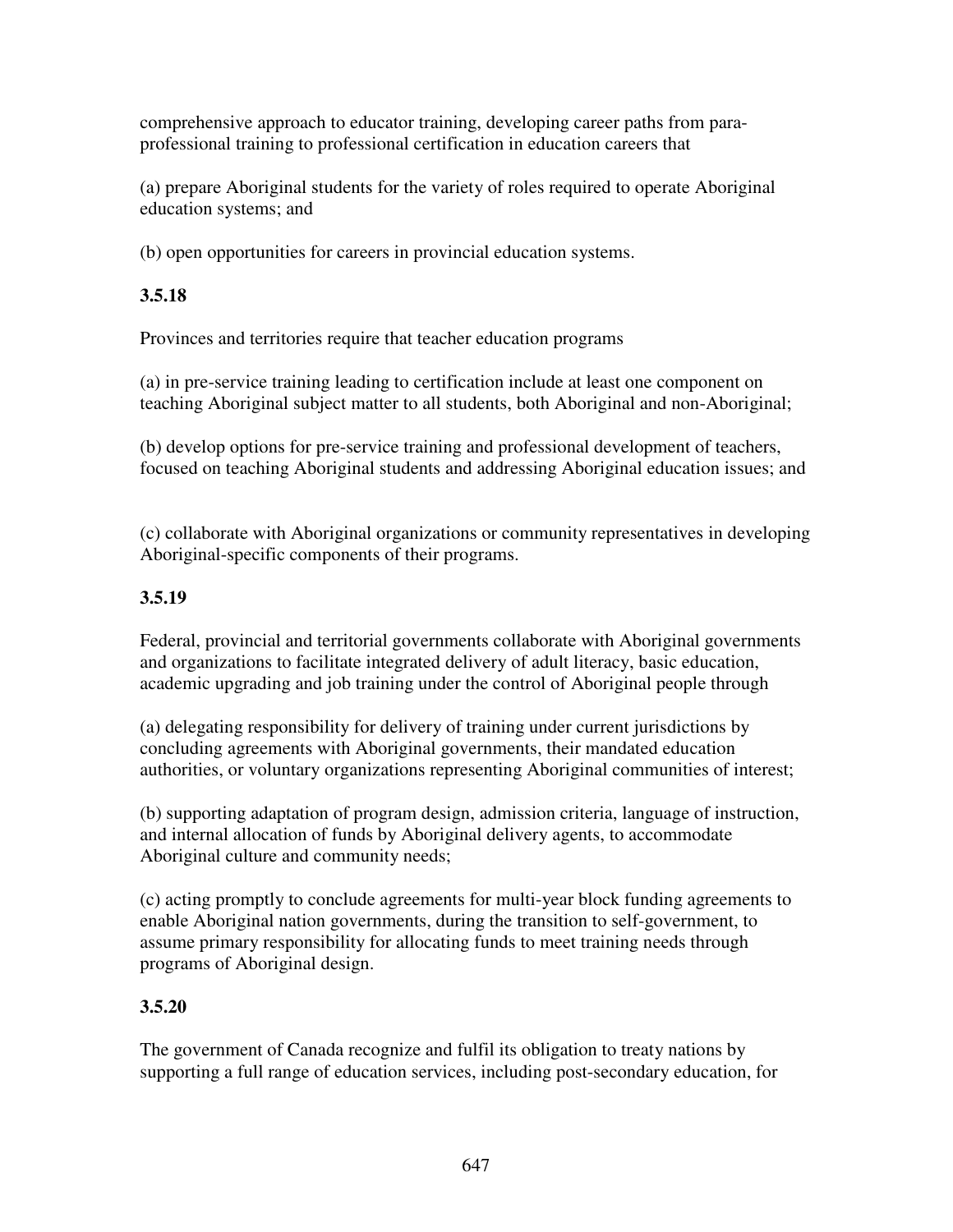members of treaty nations where a promise of education appears in treaty texts, related documents or oral histories of the parties involved.

# **3.5.21**

The federal government continue to support the costs of post-secondary education for First Nations and Inuit post-secondary students and make additional resources available

(a) to mitigate the impact of increased costs as post-secondary institutions shift to a new policy environment in post-secondary education; and

(b) to meet the anticipated higher level of demand for post-secondary education services.

# **3.5.22**

A scholarship fund be established for Métis and other Aboriginal students who do not have access to financial support for post-secondary education under present policies, with

(a) lead financial support provided by federal and provincial governments and additional contributions from corporate and individual donors;

(b) a planning committee to be established immediately,

(i) composed of Métis and other Aboriginal representatives, students, and federal and provincial representatives in balanced numbers;

(ii) given a maximum two-year mandate; and

(iii) charged with determining the appropriate vehicle, level of capitalization, program criteria and administrative structure for initiation and administration of the fund; and

(c) provisions for evaluating demand on the fund, its adequacy and its impact on participation and completion rates of Métis and other Aboriginal students in postsecondary studies.

# **3.5.23**

Canada's post-secondary institutions recognize Aboriginal languages on a basis equal to other modern languages, for the purpose of granting credits for entrance requirements, fulfilment of second language requirements, and general course credits.

# **3.5.24**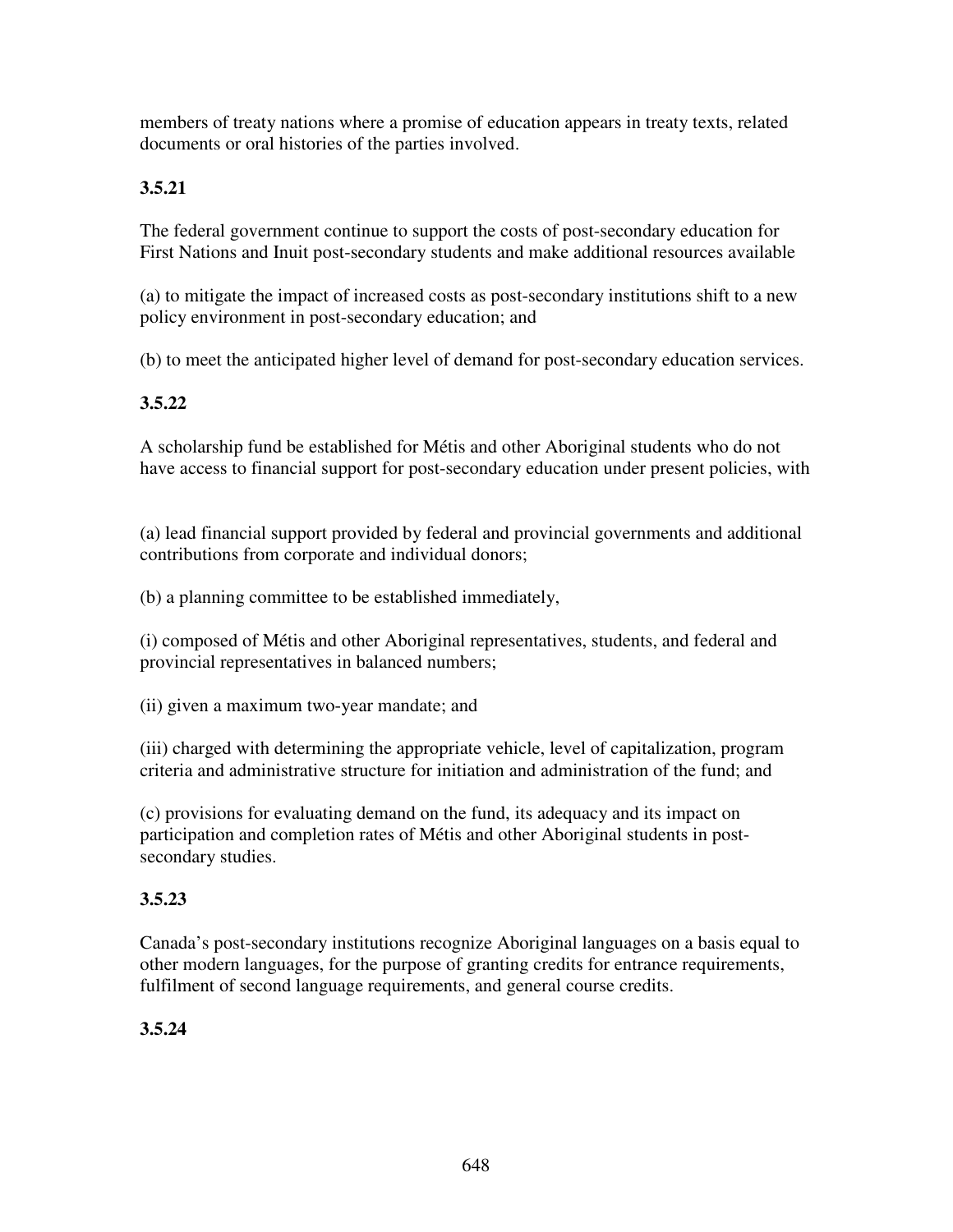Public post-secondary institutions in the provinces and territories undertake new initiatives or extend current ones to increase the participation, retention and graduation of Aboriginal students by introducing, encouraging or enhancing

(a) a welcoming environment for Aboriginal students;

(b) Aboriginal content and perspectives in course offerings across disciplines;

(c) Aboriginal studies and programs as part of the institution's regular program offerings and included in the institution's core budget;

(d) Aboriginal appointments to boards of governors;

(e) Aboriginal councils to advise the president of the institution;

(f) active recruitment of Aboriginal students;

(g) admission policies that encourage access by Aboriginal applicants;

(h) meeting spaces for Aboriginal students;

(i) Aboriginal student unions;

(j) recruitment of Aboriginal faculty members;

(k) support services with Aboriginal counsellors for academic and personal counselling; and

(l) cross-cultural sensitivity training for faculty and staff.

## **3.5.25**

Where there is Aboriginal support for an Aboriginal college within a university, and where numbers warrant, universities act to establish an Aboriginal college to serve as the focal point for the academic, residential, social and cultural lives of Aboriginal students on campus, and to promote Aboriginal scholarship.

#### **3.5.26**

Federal, provincial and territorial governments collaborate with Aboriginal governments and organizations to establish and support post-secondary educational institutions controlled by Aboriginal people, with negotiated allocation of responsibility for

(a) core and program funding commensurate with the services they are expected to provide and comparable to the funding provided to provincial or territorial institutions delivering similar services;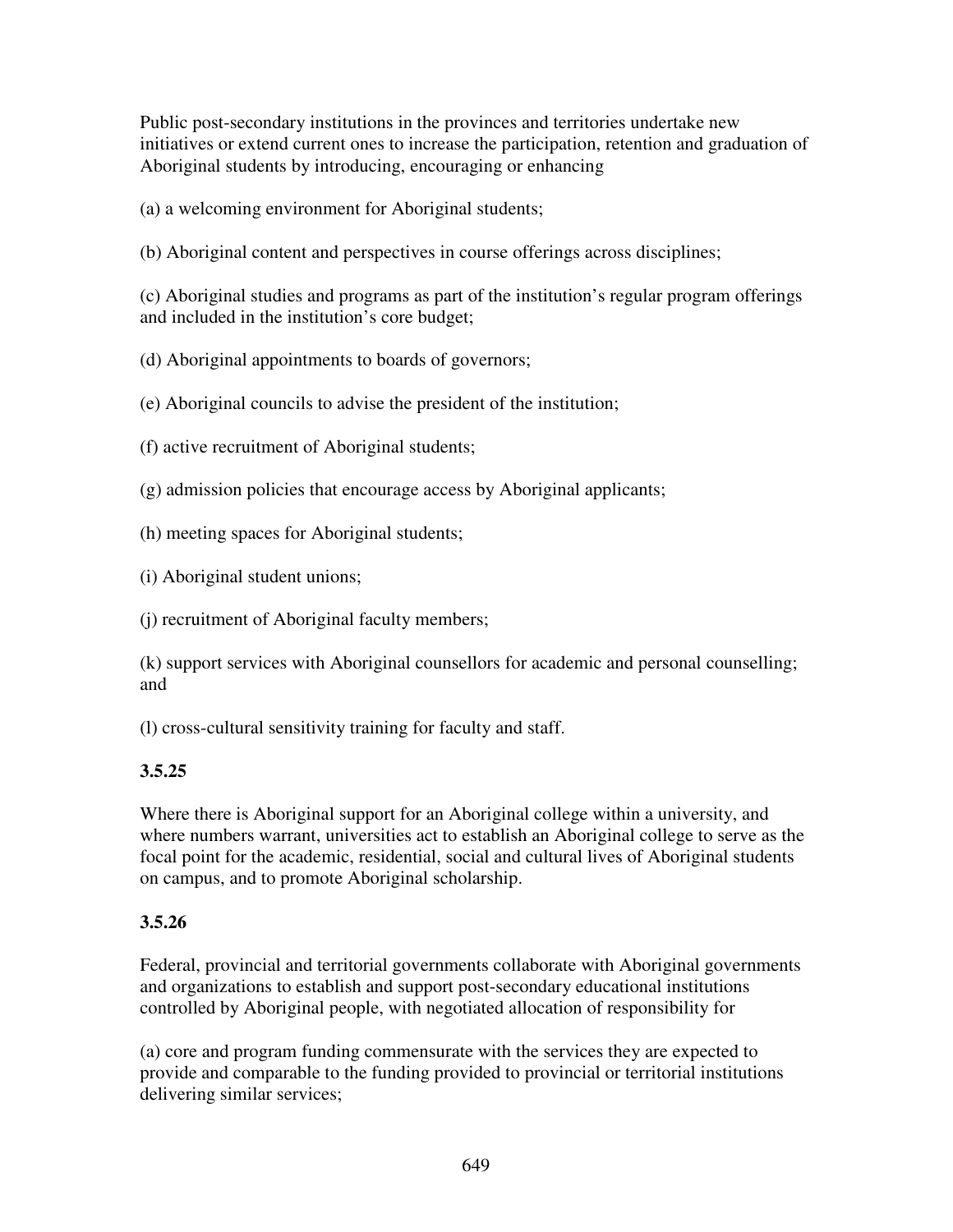(b) planning, capital and start-up costs of new colleges and institutes;

(c) improvement of facilities for community learning centres as required for new functions and development of new facilities where numbers warrant and the community establishes this as a priority; and

(d) fulfilment of obligations pursuant to treaties and modern agreements with respect to education.

#### **3.5.27**

Aboriginally controlled post-secondary educational institutions collaborate to create regional boards and/or a Canada-wide board to

(a) establish standards for accrediting programs provided by Aboriginal post-secondary institutions;

(b) negotiate mutual recognition of course credits and credentials to facilitate student transfer between Aboriginal institutions and provincial and territorial post-secondary institutions;

(c) establish co-operative working relationships with mainstream accreditation bodies such as the Association of Universities and Colleges of Canada and professional associations such as the Canadian Association of University Teachers; and

(d) pursue other objectives related to the common interests of Aboriginal institutions.

#### **3.5.28**

Elders be reinstated to an active role in the education of Aboriginal children and youth in educational systems under Aboriginal control and in provincial and territorial schools.

#### **3.5.29**

Elders be treated as professionals and compensated for their education contribution at a rate and in a manner that shows respect for their expertise, unique knowledge and skills.

#### **3.5.30**

Provincial and territorial education ministries, boards of education and educators recognize the value of elders' knowledge to all peoples' understanding of the universe by

(a) giving academic credits for traditional Aboriginal arts and knowledge whether acquired in the classroom or through non-formal means in cultural activities, camps and apprenticeships; and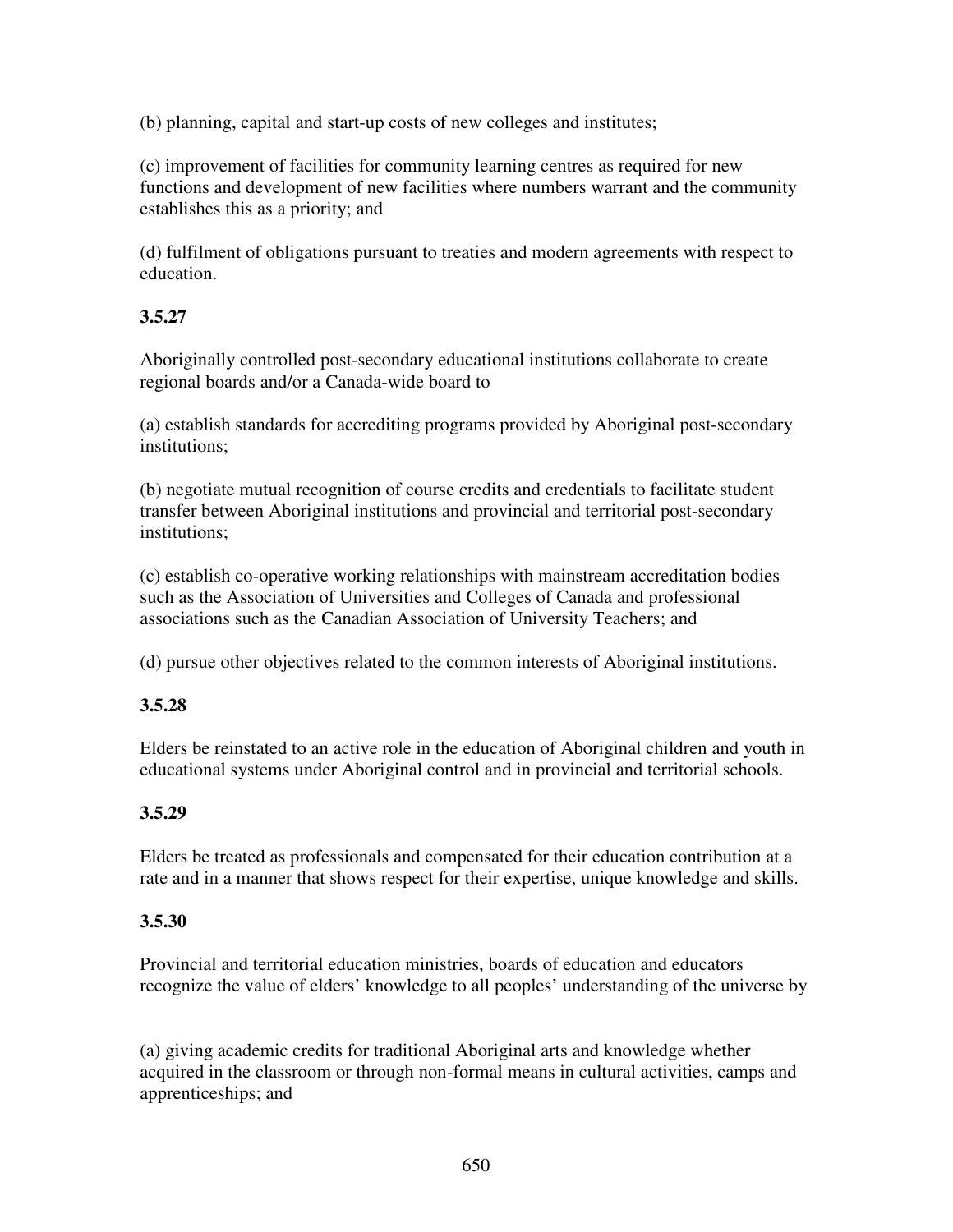(b) collaborating with elders to determine how traditional Aboriginal knowledge can be made accessible in the education of all students, whether Aboriginal or non-Aboriginal, in institutions under Aboriginal, provincial or territorial control.

# **3.5.31**

Educational institutions facilitate opportunities for elders to exchange traditional knowledge with one another and to share traditional knowledge with students and scholars, both Aboriginal and non-Aboriginal, in university settings.

## **3.5.32**

A university under Aboriginal control, which could be called the Aboriginal Peoples' International University, with the capacity to function in all provinces and territories, be established to promote traditional knowledge, to pursue applied research in support of Aboriginal self-government, and to disseminate information essential to achieving broad Aboriginal development goals.

## **3.5.33**

First Nations, Inuit and Métis leaders in collaboration with the federal government establish a steering group funded by the federal government, with a three-year mandate

(a) to explore options, conduct consultations and prepare a plan to implement an Aboriginal Peoples' International University by the year 2000; and

(b) to collaborate with other working groups in determining the appropriate location of a documentation centre and archive, an electronic information clearinghouse, and statistical data bases.

## **3.5.34**

An electronic clearinghouse be established to facilitate the free flow of information among Aboriginal communities, education and self-government workers and individuals, the planning and development of this clearinghouse to be carried forward by a working group

(a) established in collaboration with First Nations, Inuit and Métis leaders;

(b) funded by the federal government and given a two-year mandate; and

(c) attentive to the need for Canada-wide and international communication as well as exchange in Aboriginal languages within linguistic communities.

**3.5.35**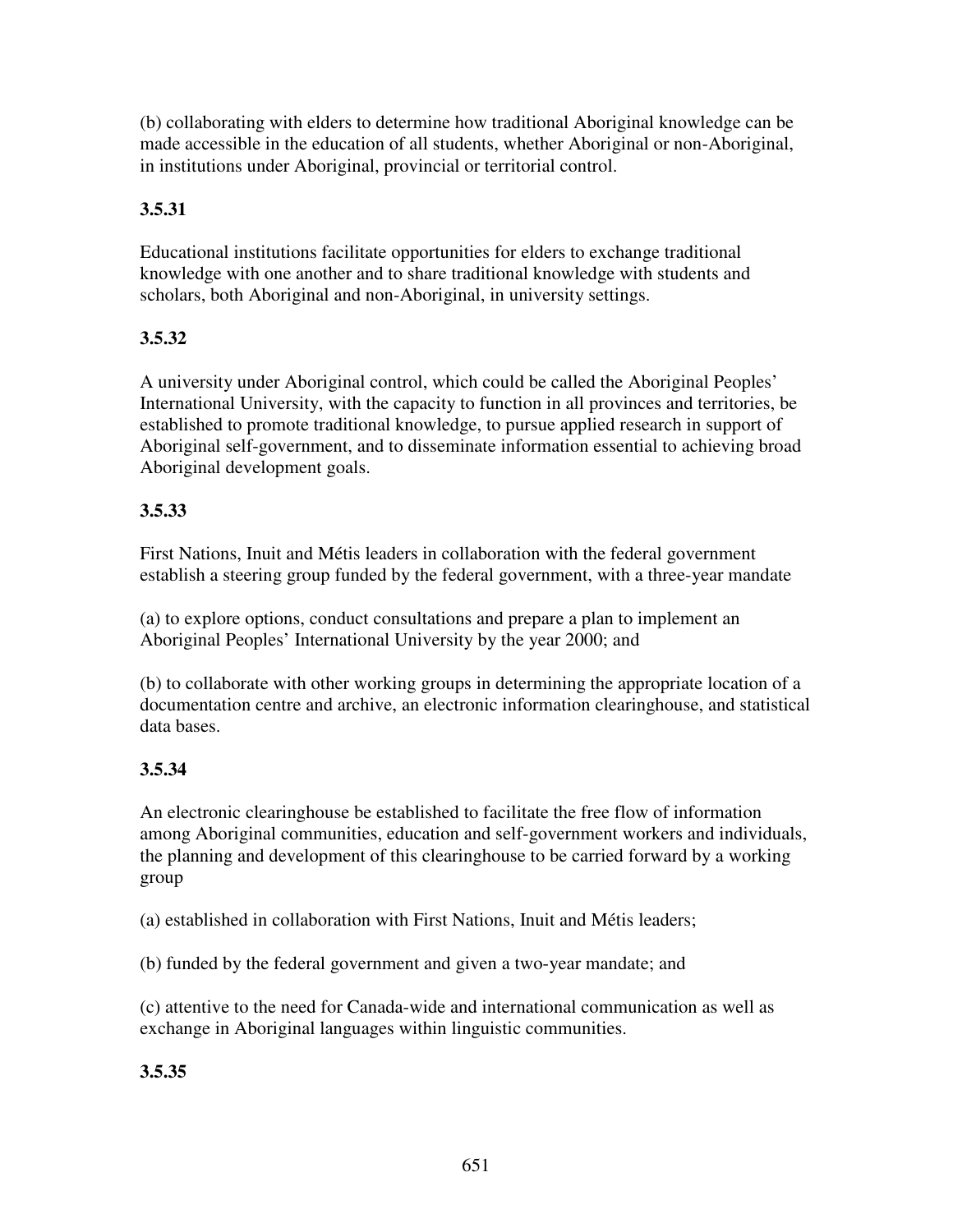First Nations, Inuit and Métis leaders establish a working group, funded by the federal government, with a two-year mandate to plan a statistical clearinghouse controlled by Aboriginal people to

(a) work in collaboration with Aboriginal governments and organizations to establish and update statistical data bases; and

(b) promote common strategies across nations and communities for collecting and analyzing data relevant to Aboriginal development goals.

## **3.5.36**

The federal government fund the establishment of a national documentation centre to research, collect, preserve and disseminate information related to residential schools, relocations and other aspects of Aboriginal historical experience, the planning and development of the centre to be carried forward by a working group

(a) established in collaboration with First Nations, Inuit and Métis leaders; and

(b) having a two-year mandate.

# **3.5.37**

Federal, provincial and territorial governments establish funding programs to support education for self-government, to be available to

(a) public post-secondary institutions that have entered into partnerships with Aboriginal people to initiate or expand training and education in areas identified as priorities by Aboriginal governments, organizations and communities for the implementation of selfgovernment; and

(b) Aboriginally controlled post-secondary institutions for program innovation to enhance capacity for self-government.

# **3.5.38**

Aboriginal governments and organizations collaborate to launch a Canada-wide campaign to make youth aware of the opportunities to serve their nations that will open up with the advent of self-government and of the tangible and intangible rewards that accompany public service.

# **3.5.39**

The federal government make funds available to First Nation and Inuit governments and organizations to support incentives to encourage students to complete bachelor's and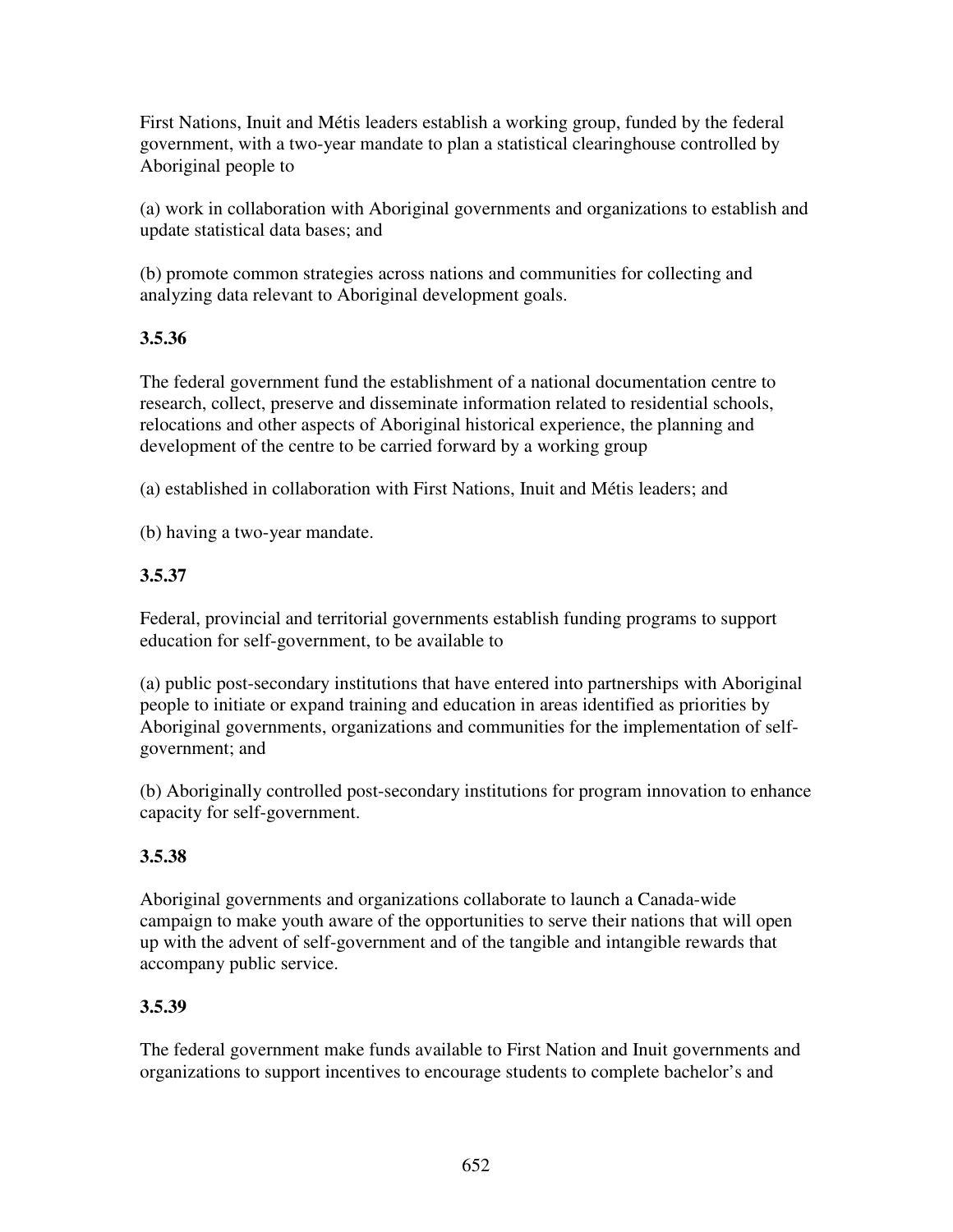master's level studies and professional training in areas of priority to self-government, including such measures as

(a) employee release time for concurrent work and study;

(b) paid leave to pursue full-time study;

(c) scholarships in studies related to self-government;

(d) top-up of educational assistance for family needs, including exceptional housing costs; and

(e) student loans that are forgivable on completion of a period of employment in the service of self-government.

#### **3.5.40**

Canada's corporations, small businesses and governments become active partners in Aboriginal self-government education by identifying co-op placement and internship opportunities in their organizations, in consultation with Aboriginal people.

#### **3.5.41**

Canada's corporations and governments at all levels establish executive interchange opportunities in partnership with Aboriginal governments.

## **3.5.42**

Professional associations and self-governing bodies in the professions actively support the professional training of Aboriginal people by

(a) entering into dialogue on such issues as credentials, recruitment, mentoring, career paths linking para-professional and professional training, education based on Aboriginal culture, systemic discrimination and racism;

(b) establishing scholarships for Aboriginal people;

(c) encouraging their members to gain an understanding of Aboriginal perspectives;

(d) spearheading initiatives to introduce Aboriginal cultural perspectives into professional training programs; and

(e) providing leadership by encouraging implementation of the recommendations in this report that are relevant to their areas of expertise.

## **3.5.43**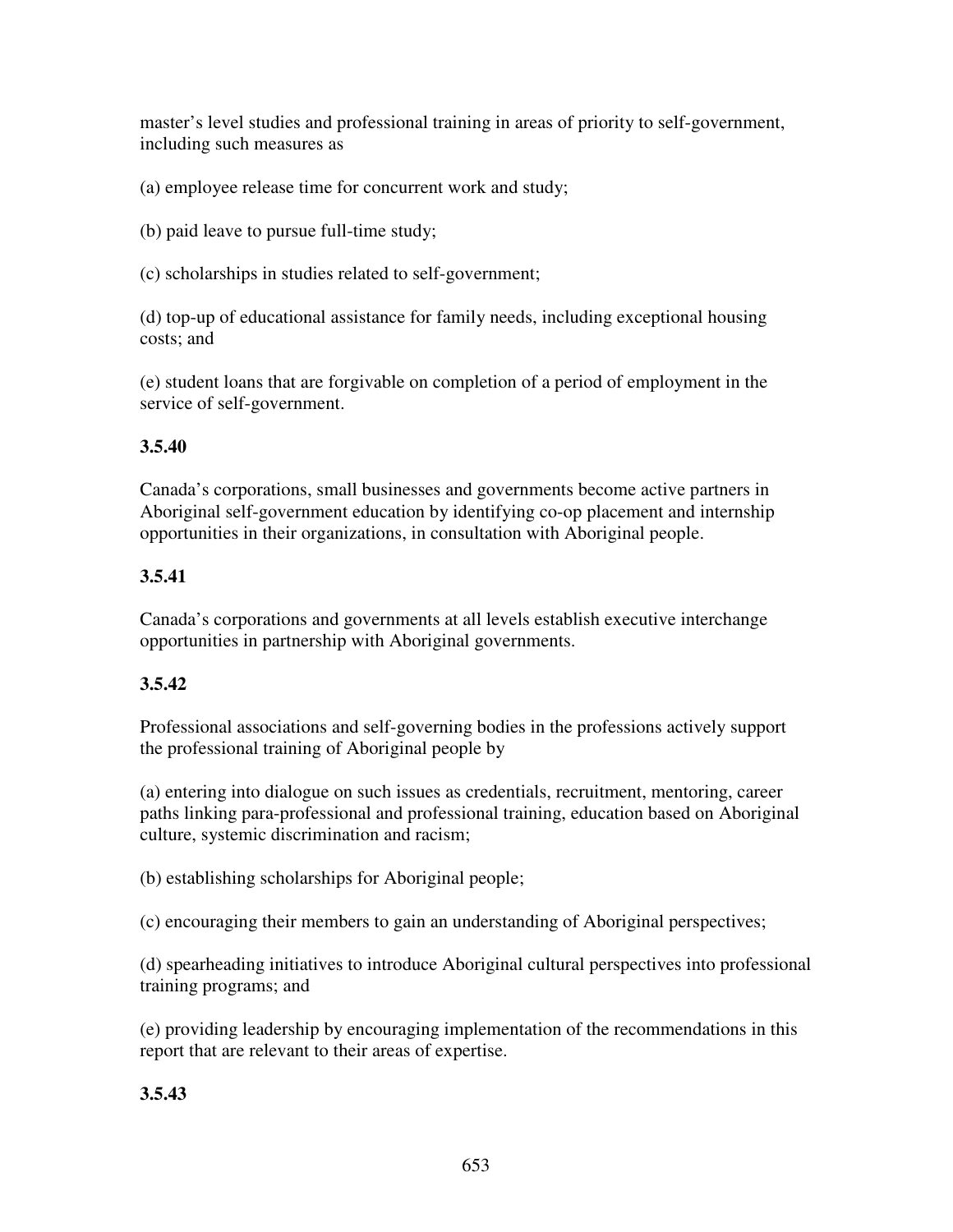The federal government, media corporations, provincial and territorial governments and private donors provide funding and/or gifts in kind (for example, access to facilities and technology) to establish a distance education model of professional training suitable for Aboriginal people who wish to pursue post-secondary studies from their communities.

# **3.5.44**

The federal government provide funding for national Aboriginal organizations to coordinate establishment of a Canada-wide Aboriginal human resources inventory that is amenable to regular updating.

## *Chapter 6 Arts and Heritage*

The Commission recommends that

## **3.6.1**

Federal, provincial and territorial governments collaborate with Aboriginal organizations and communities to prepare a comprehensive inventory of historical and sacred sites, involving elders as expert advisers, before negotiations on designation of lands in accordance with our recommendations in Volume 2, Chapter 4.

## **3.6.2**

Federal, provincial and territorial governments review legislation affecting sacred and historical sites to ensure that Aboriginal organizations and communities have access to urgent remedies to prevent or arrest damage to significant heritage sites such as the Mnjikaning Fish Fence, whether they be threatened by human actions or natural processes.

# **3.6.3**

Federal, provincial and territorial governments in collaboration with Aboriginal organizations review legislation affecting historical and sacred sites and the conservation and display of cultural artifacts to ensure that

(a) Aboriginal interests are recognized in designing, protecting, developing and managing sites significant to Aboriginal culture and heritage and in conserving, repatriating and displaying Aboriginal cultural artifacts;

(b) Aboriginal people are fully involved in planning and managing heritage activities relevant to their cultures; and

(c) Aboriginal people share the economic benefits that may accrue from appropriate development of relevant heritage sites and display of cultural artifacts.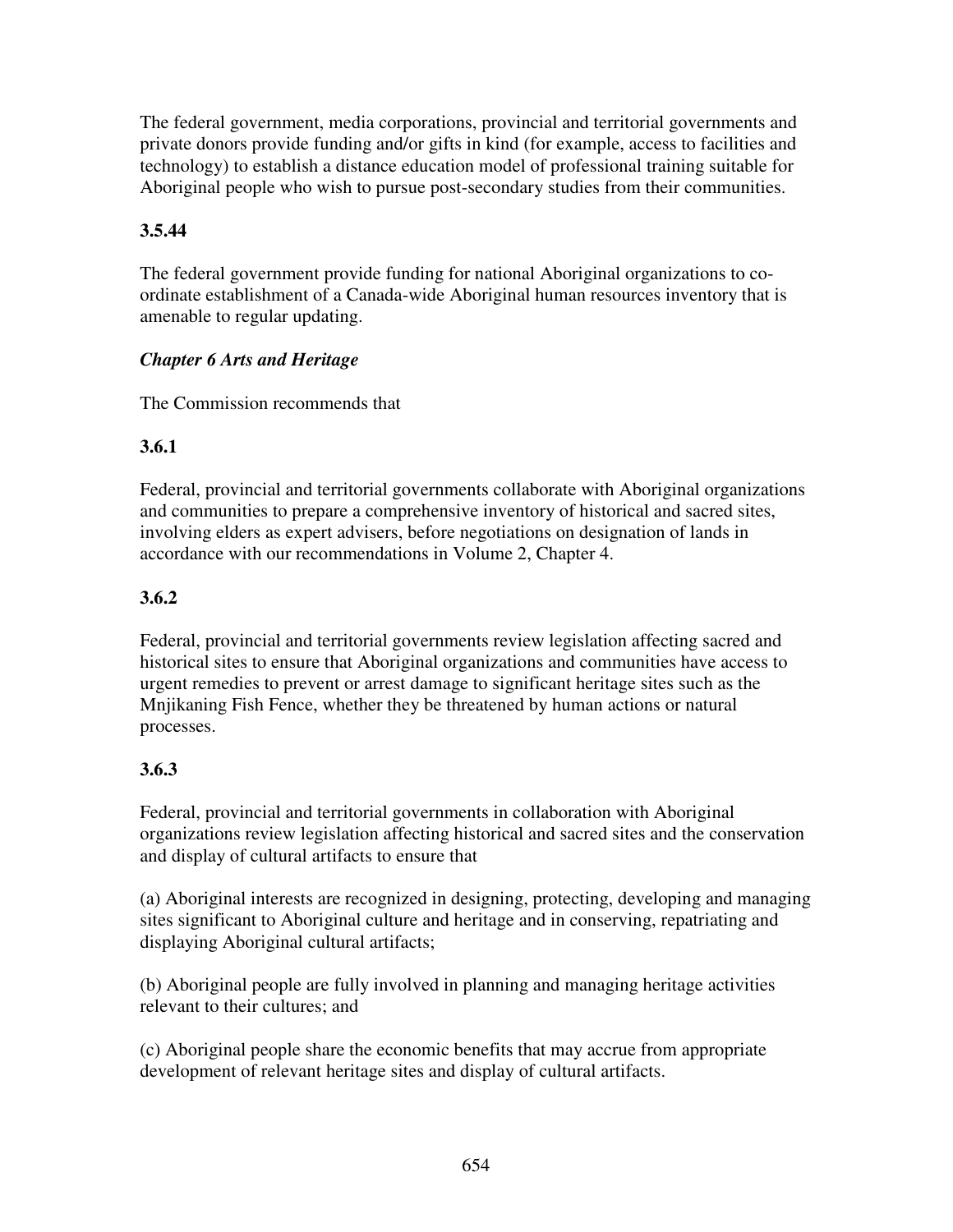# **3.6.4**

Museums and cultural institutions adopt ethical guidelines governing all aspects of collection, disposition, display and interpretation of artifacts related to Aboriginal culture and heritage, including the following:

(a) involving Aboriginal people in drafting, endorsing and implementing the guidelines;

(b) creating inventories of relevant holdings and making such inventories freely accessible to Aboriginal people;

(c) cataloguing and designating appropriate use and display of relevant holdings;

(d) repatriating, on request, objects that are sacred or integral to the history and continuity of particular nations and communities;

(e) returning human remains to the family, community or nation of origin, on request, or consulting with Aboriginal advisers on appropriate disposition, where remains cannot be associated with a particular nation; and

(f) ensuring that Aboriginal people and communities have effective access to cultural education and training opportunities available through museums and cultural institutions.

# **3.6.5**

Aboriginal, federal, provincial and territorial governments, in collaboration with Aboriginal elders, artists, educators and youth, develop and implement joint strategies to ensure that Aboriginal people have

(a) effective access to cultural and heritage education;

(b) resources to develop facilities for display of cultural artifacts; and

(c) means to participate in exchanges and joint undertakings with museums and cultural institutions.

# **3.6.6**

Aboriginal, federal, provincial and territorial governments include heritage research, conservation and presentation in the list of skills identified as priorities in building the capacity to implement self-government.

# **3.6.7**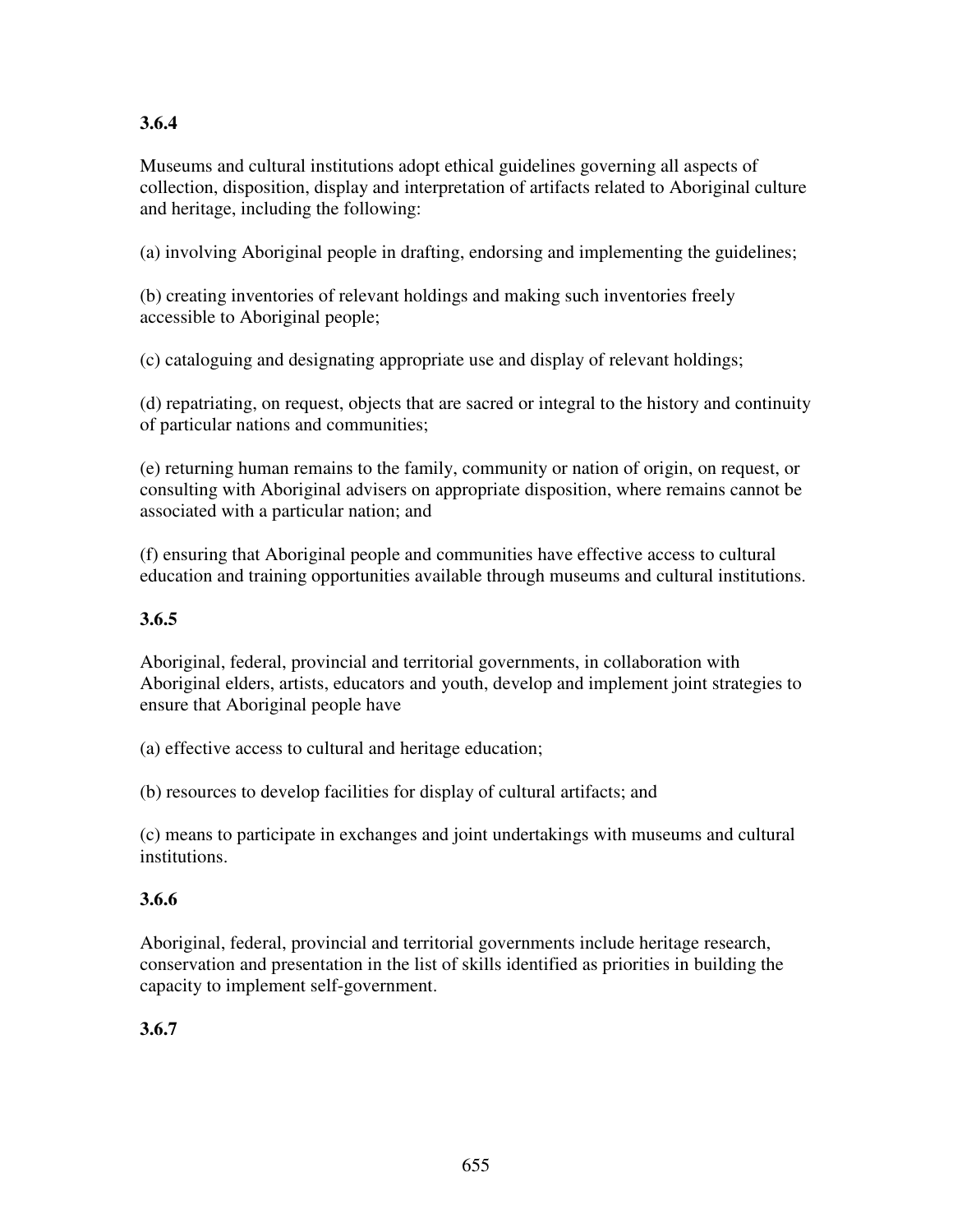The federal government, in collaboration with Aboriginal people, review its legislation on the protection of intellectual property to ensure that Aboriginal interests and perspectives, in particular collective interests, are adequately protected.

## **3.6.8**

Federal, provincial and territorial governments recognize promptly that determining Aboriginal language status and use is a core power in Aboriginal self-government, and that these governments affirm and support Aboriginal nations and their communities in using and promoting their languages and declaring them official languages within their nations, territories and communities where they choose to do so.

#### **3.6.9**

Each Aboriginal nation in the various stages of nation building, capacity building, negotiating and implementing self-government consult with its constituent communities to establish priorities and policies with respect to Aboriginal language conservation, revitalization and documentation, including

(a) assessing the current state of Aboriginal language use and vitality;

(b) determining priorities of communities for language conservation, revitalization and documentation;

(c) consulting on the most effective means of implementing priorities;

(d) facilitating initiatives to support Aboriginal language use in families and the broader community;

(e) incorporating their Aboriginal language in education policies and programs;

(f) enhancing co-operation among nations and communities of the same language group to promote research, curriculum development and language elaboration;

(g) using their Aboriginal language in public forums and Aboriginal government business; and

(h) declaring their Aboriginal language an official language on nation territory.

#### **3.6.10**

The federal government make a commitment to endow an Aboriginal Languages Foundation for the purpose of supporting Aboriginal initiatives in the conservation, revitalization and documentation of Aboriginal languages, the foundation to be

(a) capitalized by an annual federal grant of \$10 million for five years, beginning in 1997;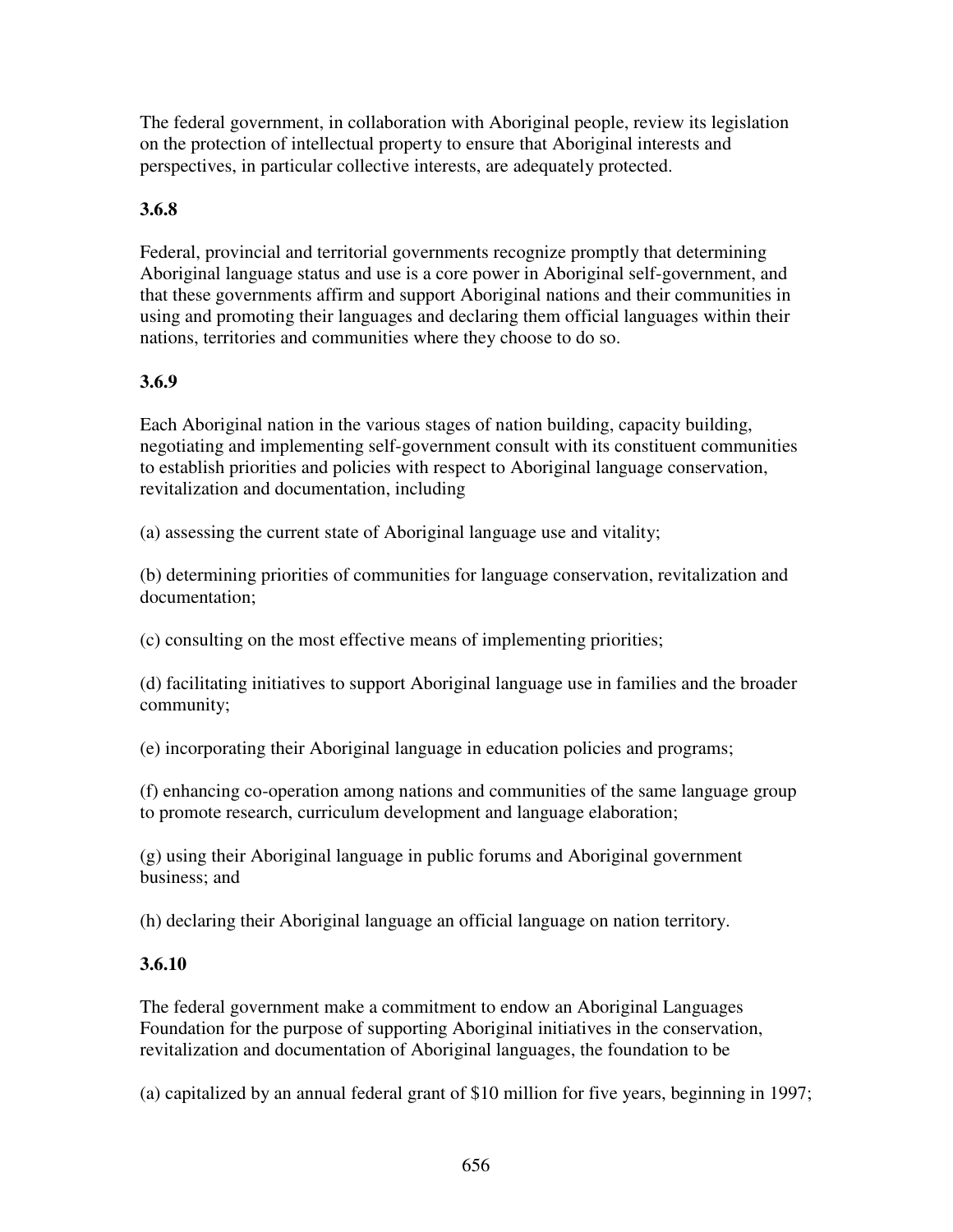(b) eligible to receive charitable contributions, to be matched by the federal government in a ratio of two dollars for each dollar contributed;

(c) established to support language initiatives undertaken or endorsed by Aboriginal nations and their communities;

(d) developed by a federally funded planning body, with a majority of First Nations, Inuit and Métis representatives and a two-year mandate; and

(e) directed in its operation by a board with a majority of First Nations, Inuit and Métis members.

# **3.6.11**

The government of Canada recognize the special status of Aboriginal-language broadcasting explicitly in federal legislation.

# **3.6.12**

The Canadian Radio-Television and Telecommunications Commission include in licence conditions for public and commercial broadcasters, in regions with significant Aboriginal population concentrations, requirements for fair representation and distribution of Aboriginal programming, including Aboriginal language requirements.

## **3.6.13**

Public and private media outlets, in particular the Canadian Broadcasting Corporation, provide access to Aboriginal media products for Aboriginal and non-Aboriginal Canadians by

(a) purchasing and broadcasting Aboriginal programming from independent Aboriginal producers; and

(b) producing English and French versions of original Aboriginal programs for regional and national redistribution.

# **3.6.14**

Public and private media outlets address the need for training and better representation of Aboriginal people in public communications by developing and implementing employment equity plans.

# **3.6.15**

Governments, including Aboriginal governments, recognize the critical role that independent Aboriginal print and broadcast media have in the pursuit of Aboriginal self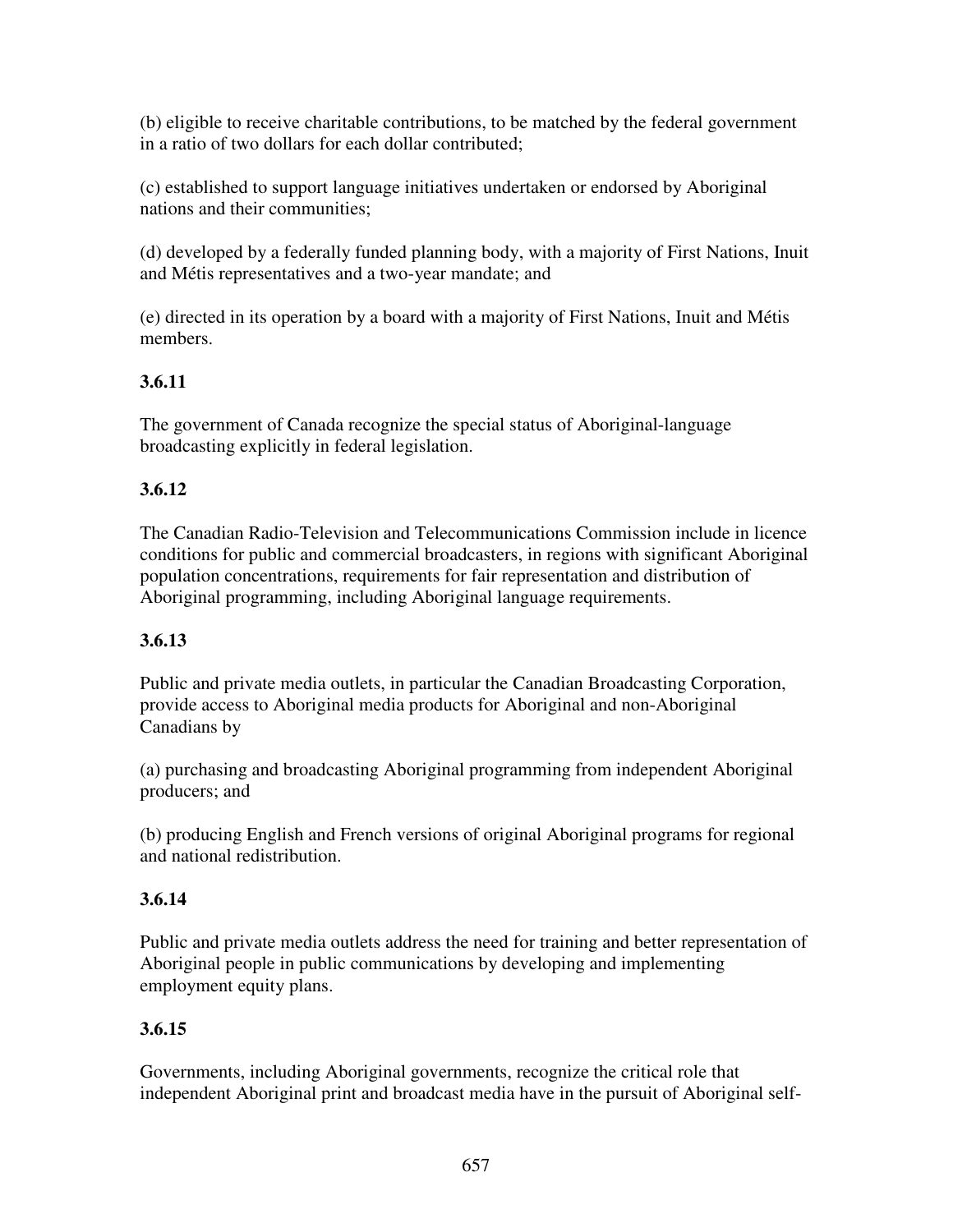determination and self-government, and that they support freedom of expression through

(a) policies on open access to information; and

(b) dedicated funding at arm's length from political bodies.

## **3.6.16**

Colleges and universities with programs in communications, journalism and film cooperate to support access for Aboriginal students by providing transition courses, scholarships and counselling services.

# **3.6.17**

The Canadian Radio-Television and Telecommunications Commission be mandated to establish fee structures and provisions for joint ventures as part of licensing conditions to ensure a stable financial base for the production and distribution of Aboriginal broadcast media products, particularly in southern Canada.

## **3.6.18**

Federal, provincial, territorial and Aboriginal governments provide core funding for Aboriginal media that

(a) is accessible to all Aboriginal nations and communities;

(b) builds upon existing government programs and Aboriginal media organizations;

(c) results in long-term funding agreements that realistically reflect Aboriginal media requirements and promote self-financing; and

(d) encourages private and corporate support through tax incentives.

# **3.6.19**

Federal, provincial, territorial and Aboriginal governments co-operate to establish and fund an Aboriginal Arts Council, with a minimum 20-year life span and an annual budget equivalent to five per cent of the Canada Council budget, to foster the revitalization and development of Aboriginal arts and literature.

## **3.6.20**

Governments, public agencies and private organizations that provide support for the visual and performing arts, in co-operation with Aboriginal artists and performers, review all aspects of their programs to ensure that